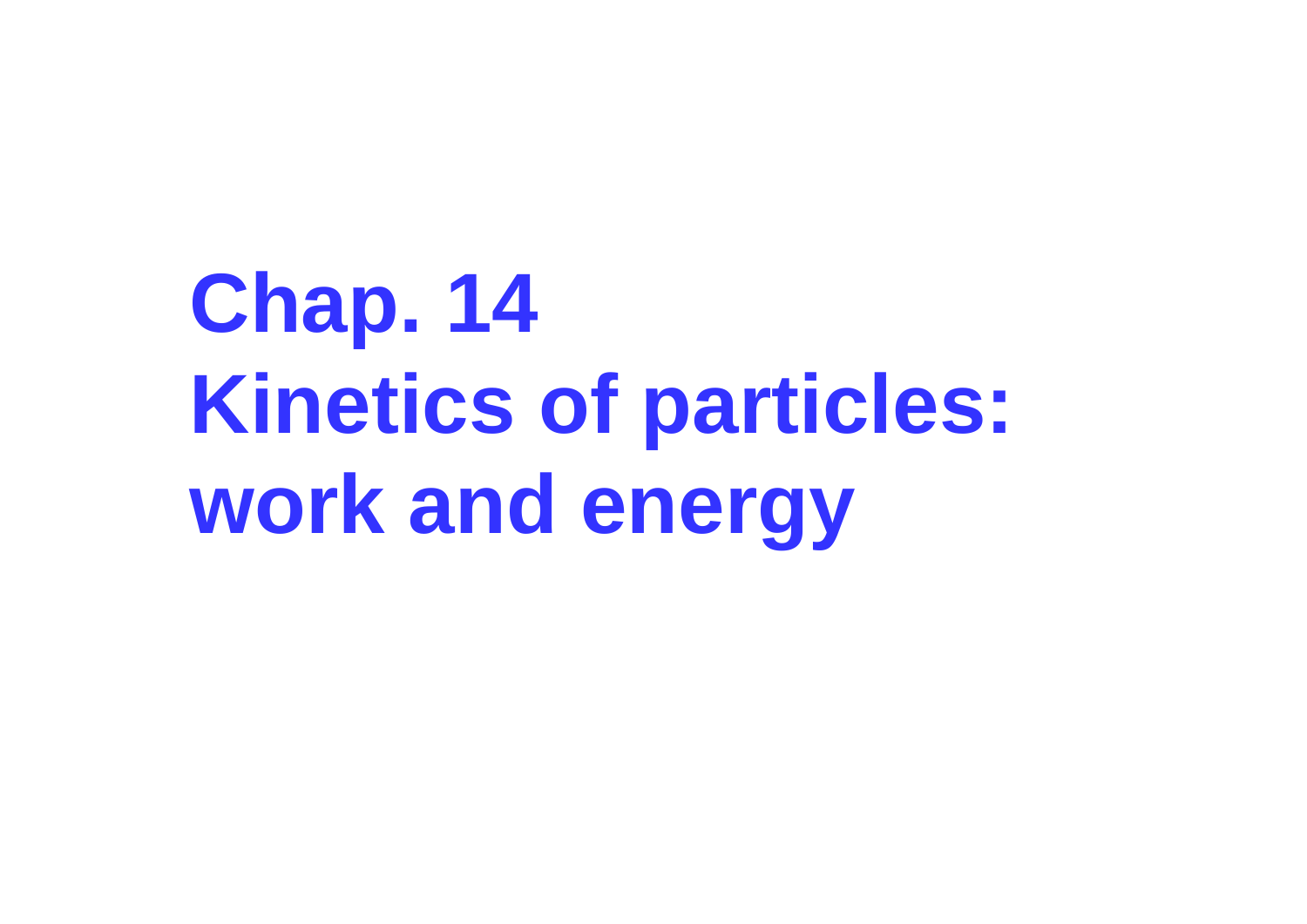#### **APPLICATIONS**



A roller coaster makes use of gravitational forces to assist the cars in reaching high speeds in the "valleys" of the track.

How can we design the track (e.g., the height, h, and the radius of curvature,  $\rho$ ) to control the forces experienced by the passengers?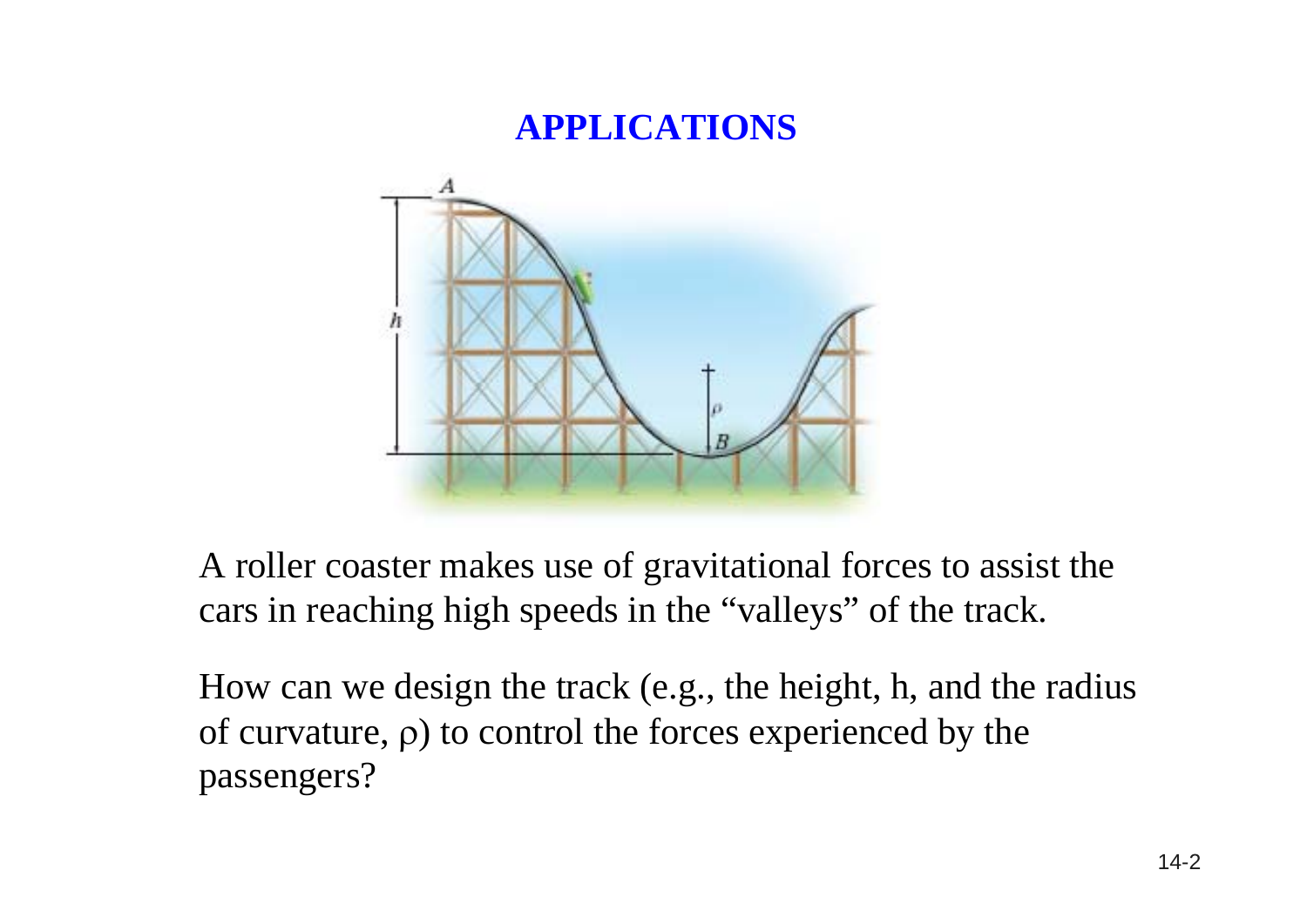## **14.1 Work of a Force**



質點P的位移: *d***r** = **r'** - **r**外力 F所做的功: 單位: J (N-m) or (ft-lb)  $= Fds \cos \theta$  $dU = F \cdot dr$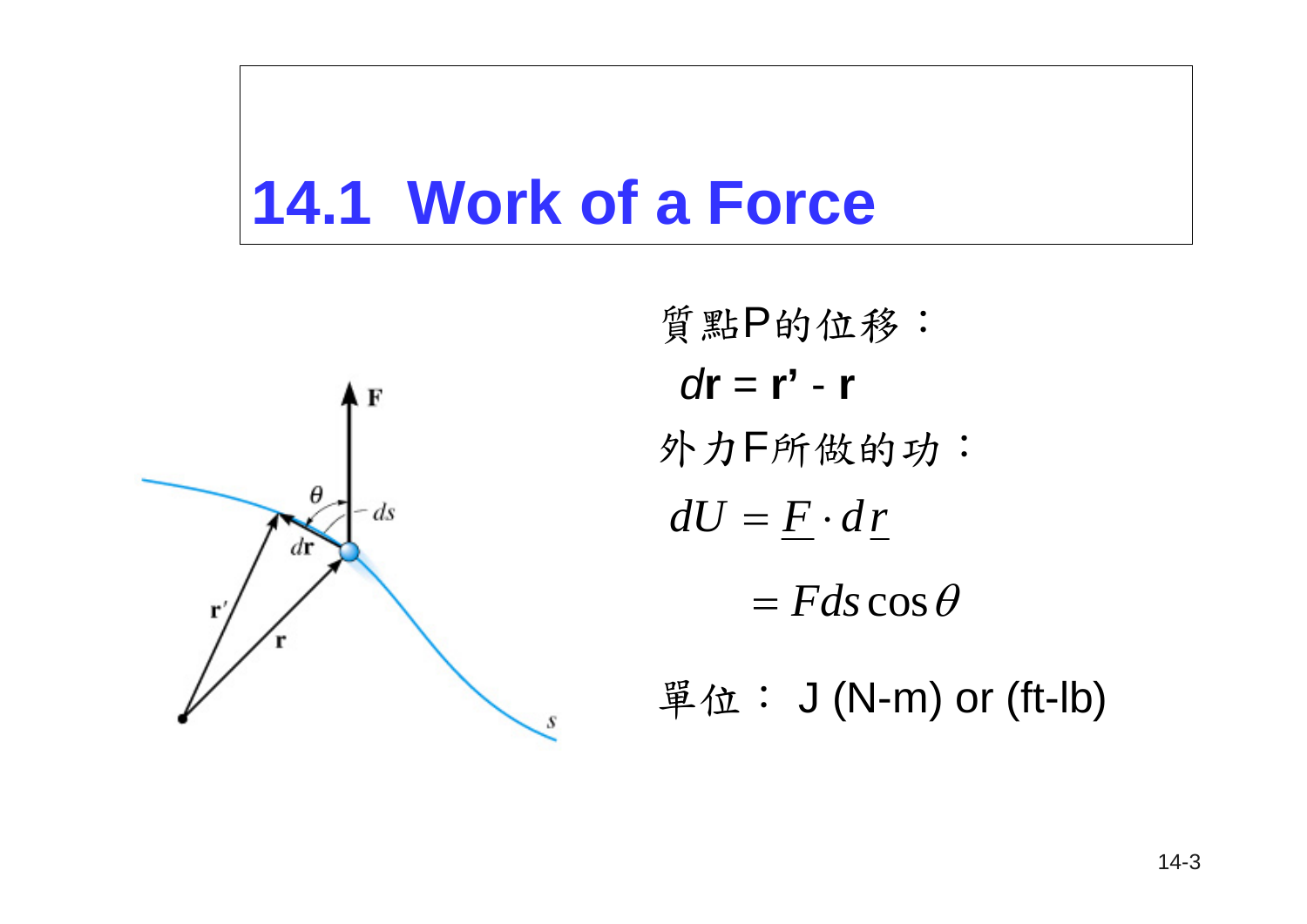## **Work of a Variable Force**



 $= \int_{S_1}^{S_2}$ ∫  $=$   $\vdash$   $\Gamma$   $\cdot$  $\rightarrow$ 12  $1\rightarrow 2$   $J_{r_1}$ cos *S Sr r*  $F\cos\theta$  ds  $U_{\perp}$  =  $\int^{\tau_2} F \cdot d\,r$ 

 $(a)$ 



運動位移由S $_1$ 到S $_2$ 的曲線 下之面積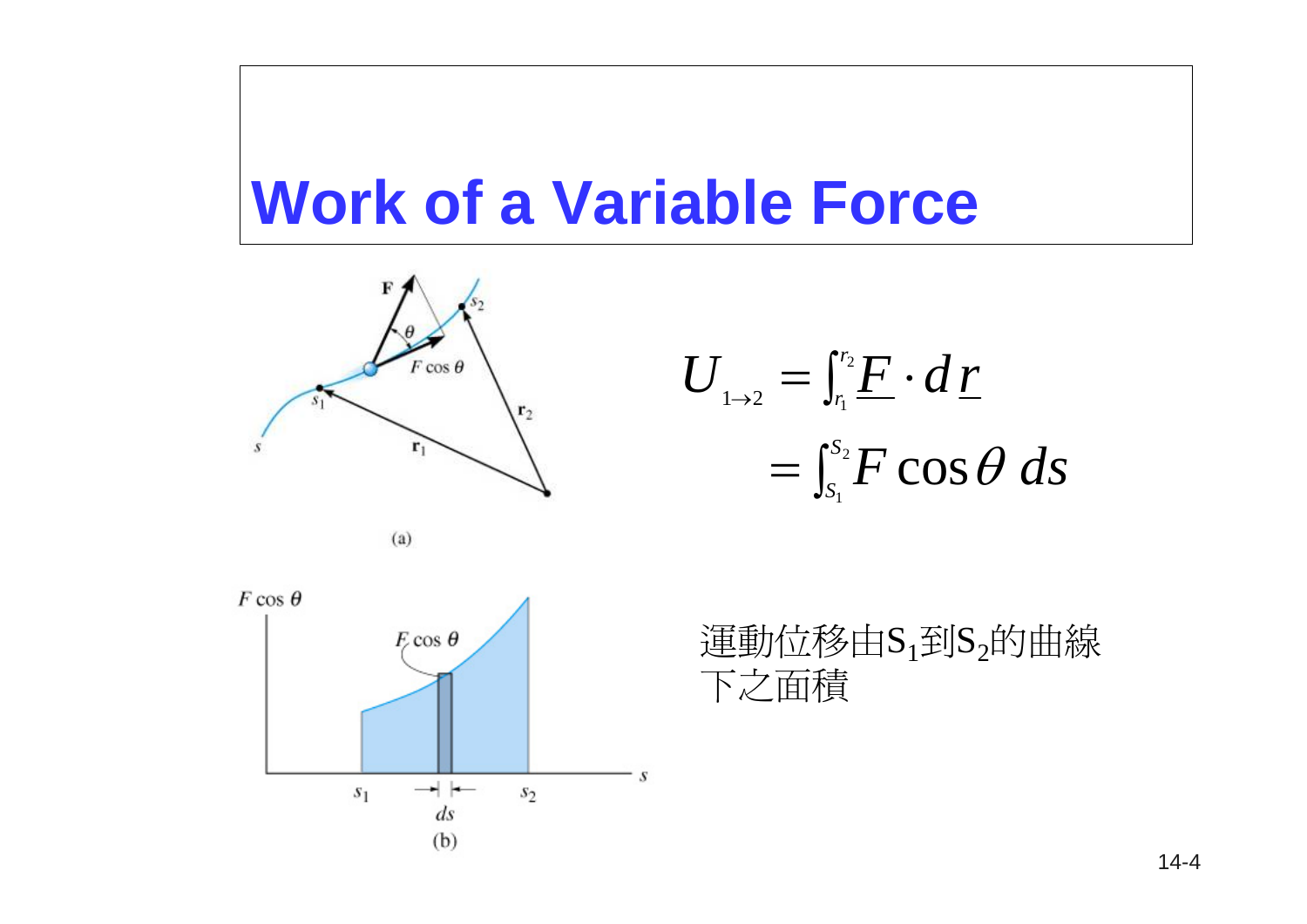## **Work of a Constant Force (Fc)**



◆運動軌跡為直線  $U_{1\rightarrow 2} = F_C \cos \theta \int_{S_1}^{S_2} ds$ 

 $= F_C \cos \theta (S_2 - S_1)$ 

(矩形面積)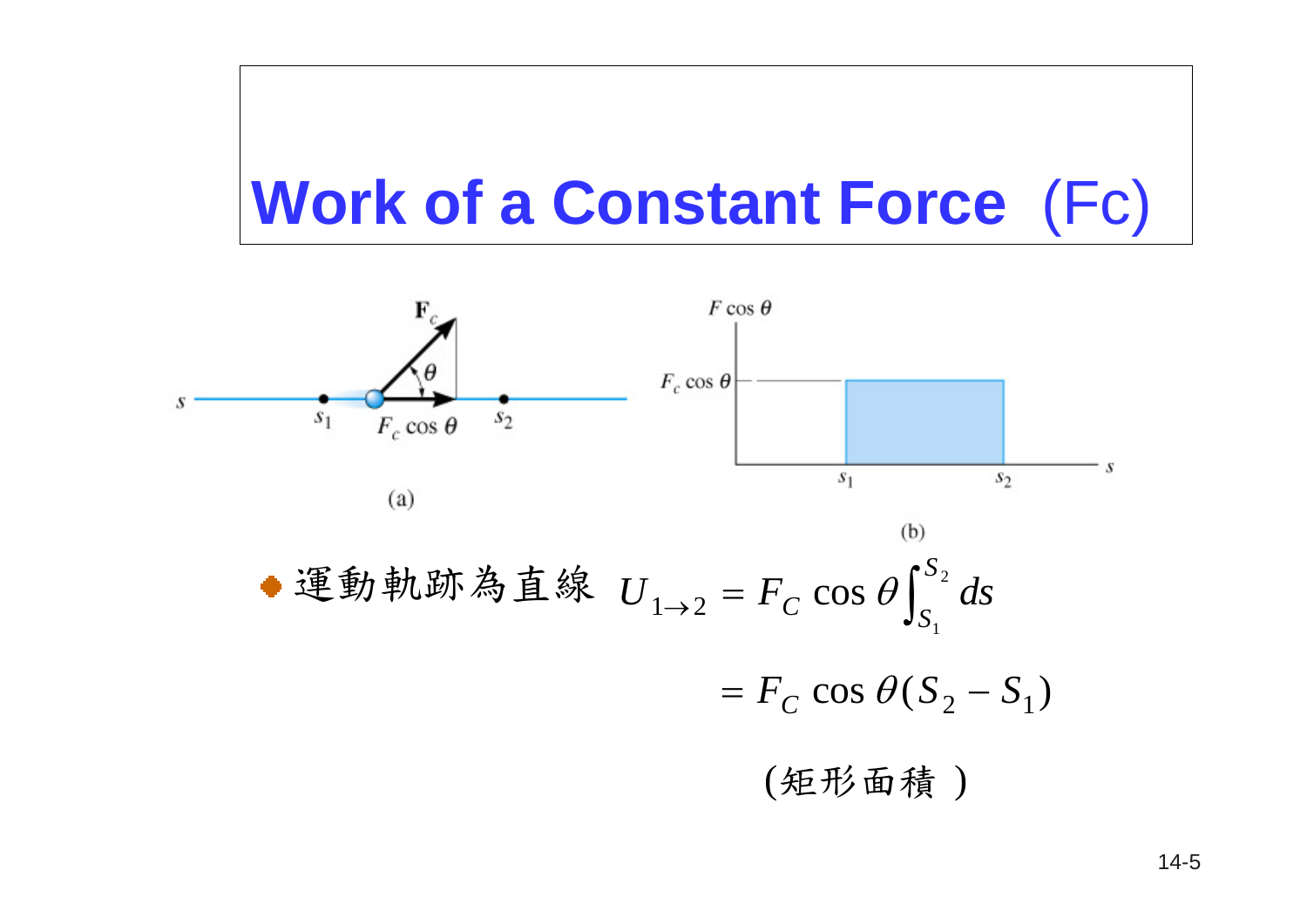## **Work of Weight**



$$
\begin{aligned}\n\mathbf{E} \mathbf{J} & \mathbf{W} = -W \mathbf{j} \\
\mathbf{W} & \mathbf{W} = d\mathbf{x} \mathbf{i} + d\mathbf{y} \mathbf{j} + d\mathbf{z} \mathbf{k} \\
U_{1 \to 2} &= \int \mathbf{F} \cdot d\mathbf{r} = \int_{r_1}^{r_2} (-W \mathbf{j}) \cdot (dx \mathbf{i} + dy \mathbf{j} + dz \mathbf{k}) \\
&= \int_{y_1}^{y_2} -W dy \\
&= -W(y_2 - y_1)\n\end{aligned}
$$

*or*

 $U_{1\rightarrow 2}$  = −W∆y (往下做運動時做正功 )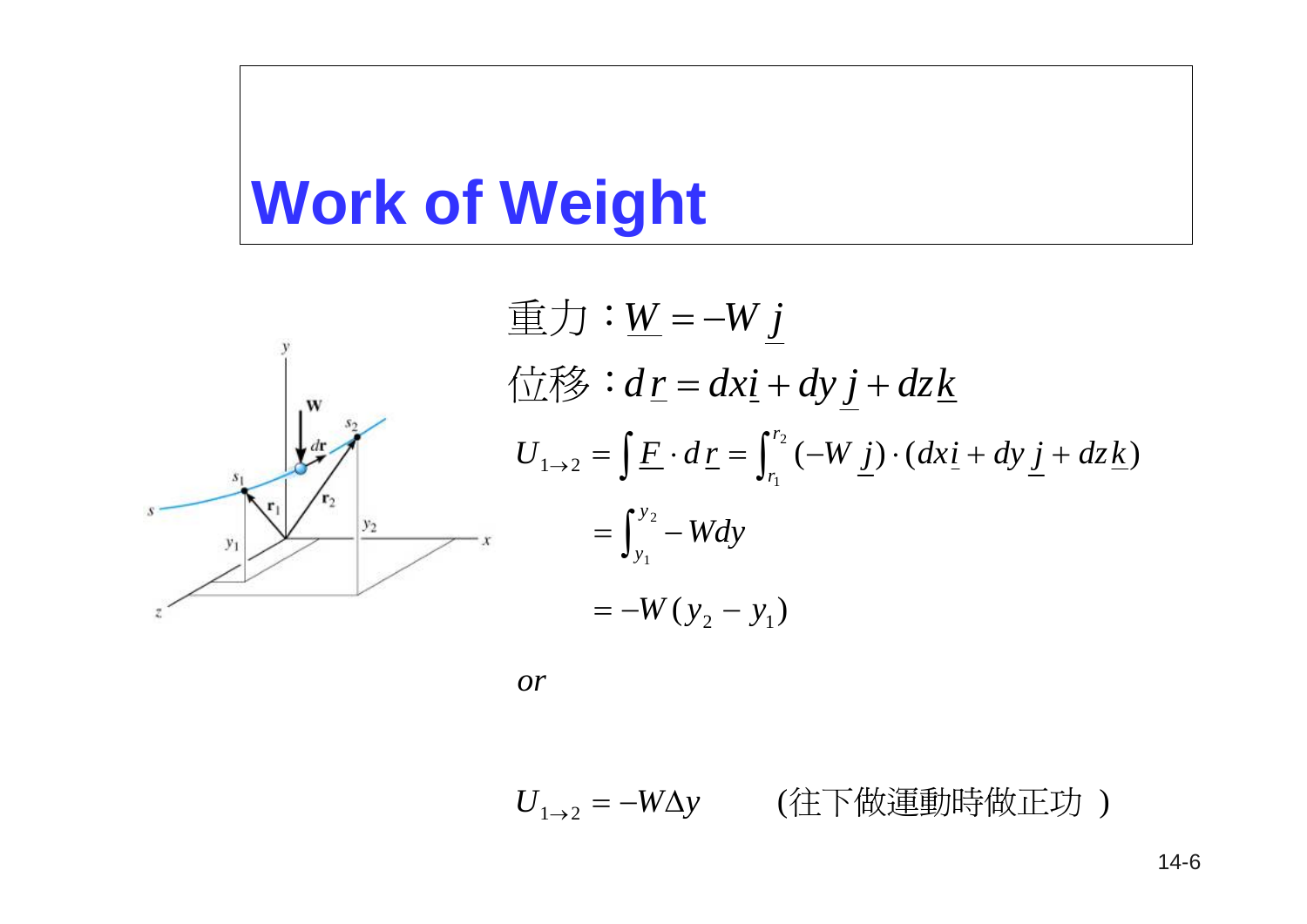### Work of a Spring Force 彈簧力Fs

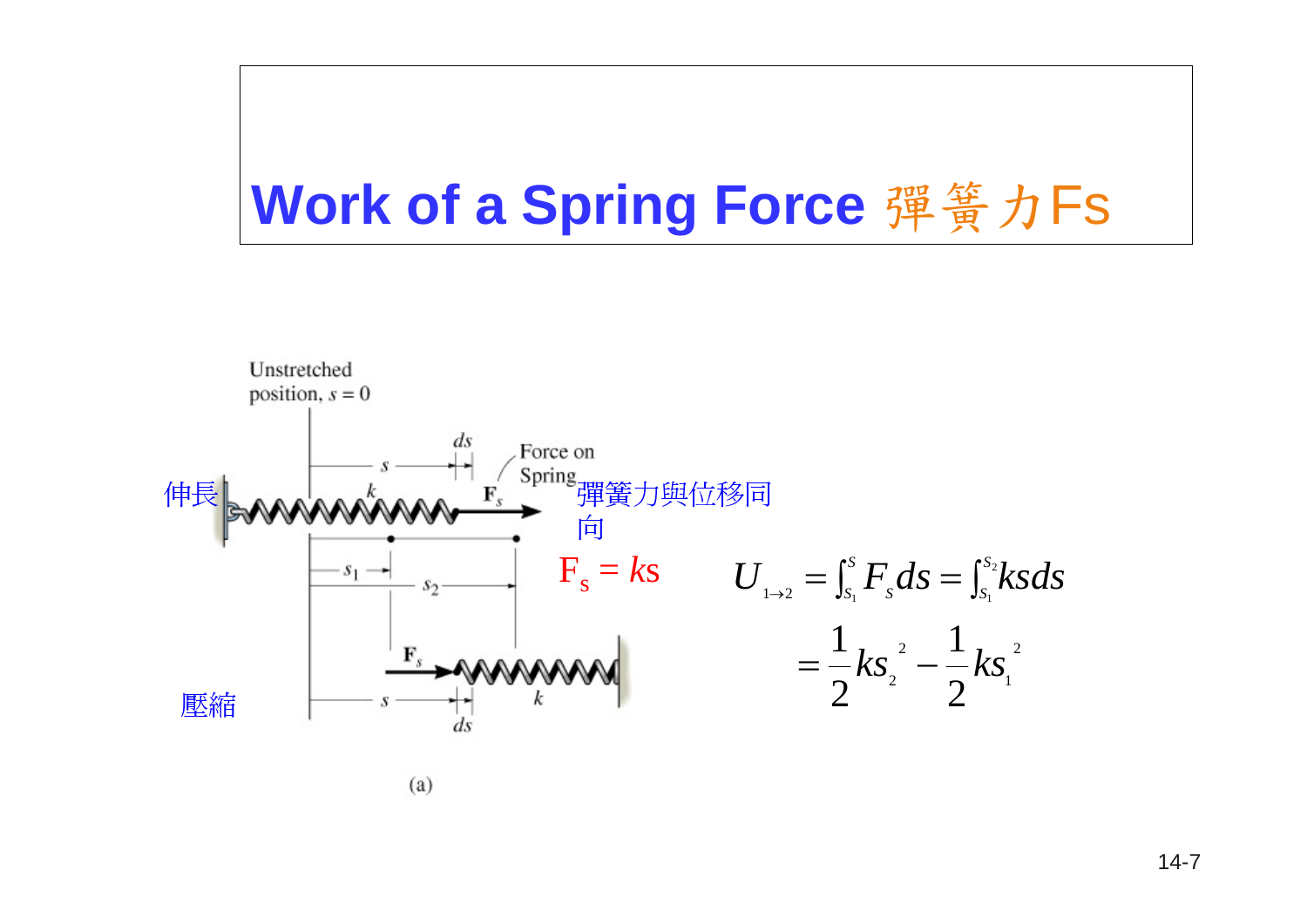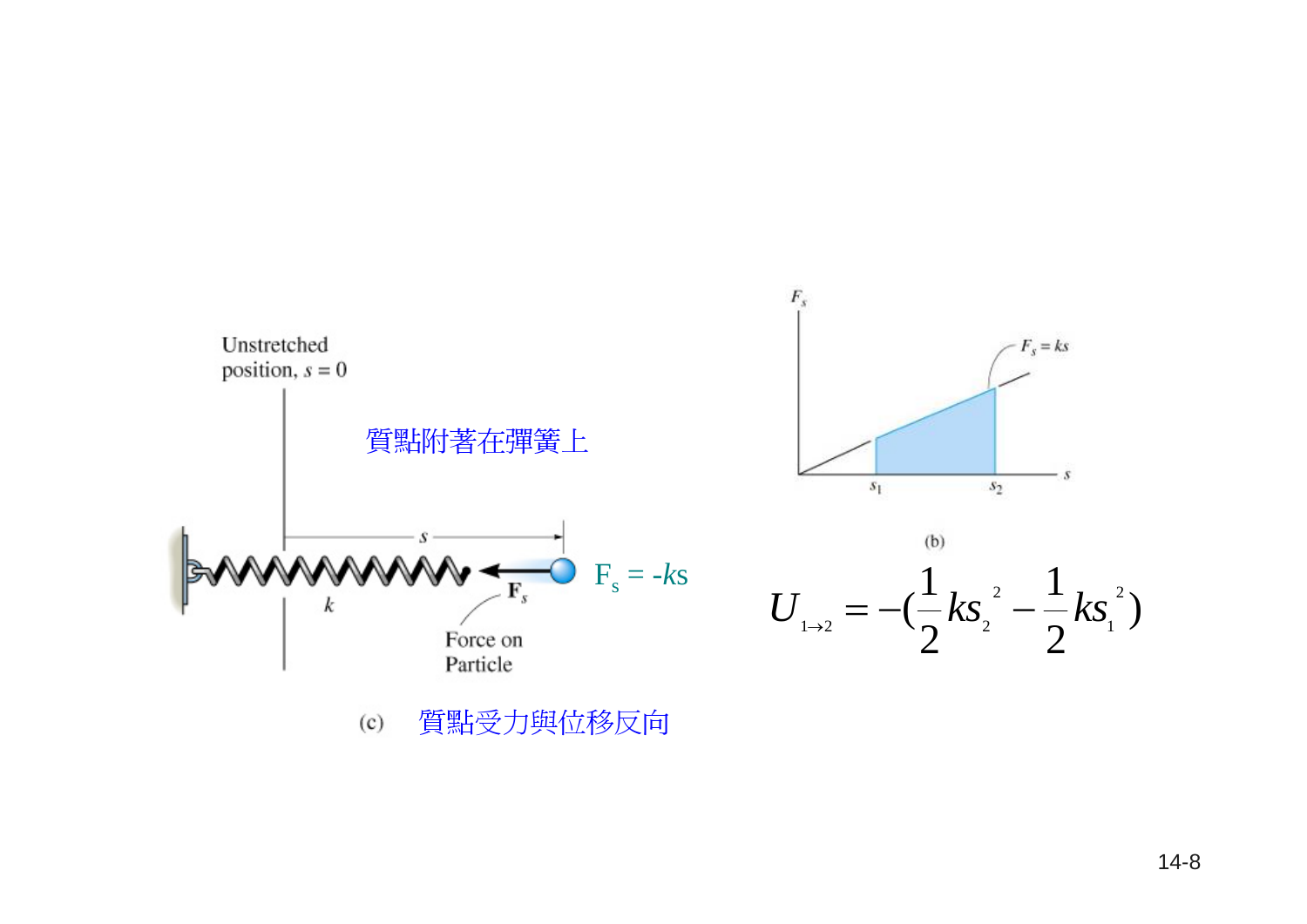# $14.2$ **Principle of Work and Energy**

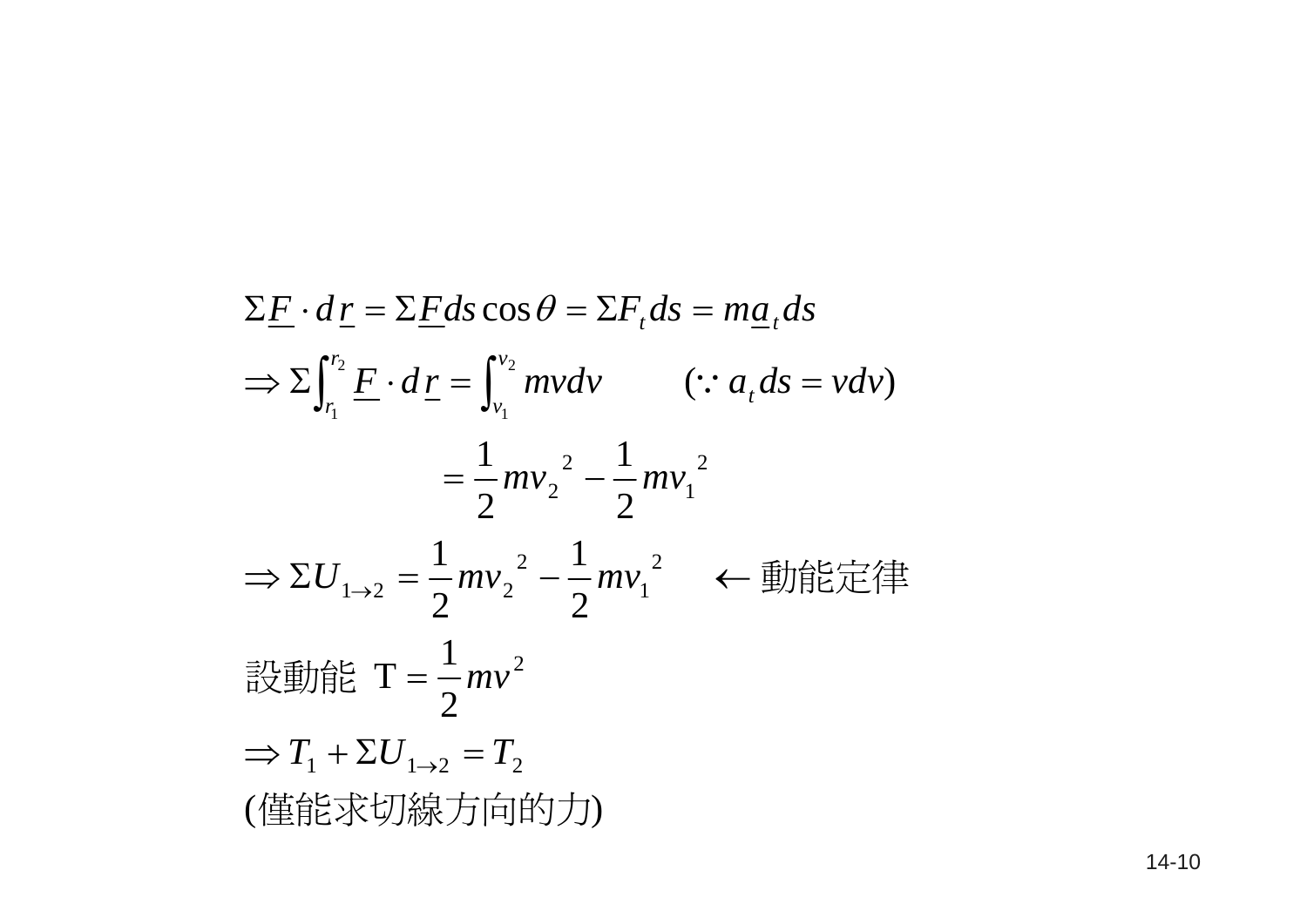# **Work of Friction Caused by Sliding**



 $(a)$ 

W

 $(b)$ 

 $F = \mu_k N$ 

$$
\frac{1}{2}mv^{2} + Ps - \mu_{k}Ns = \frac{1}{2}mv^{2}
$$

實際上μN的位移S'應小於S

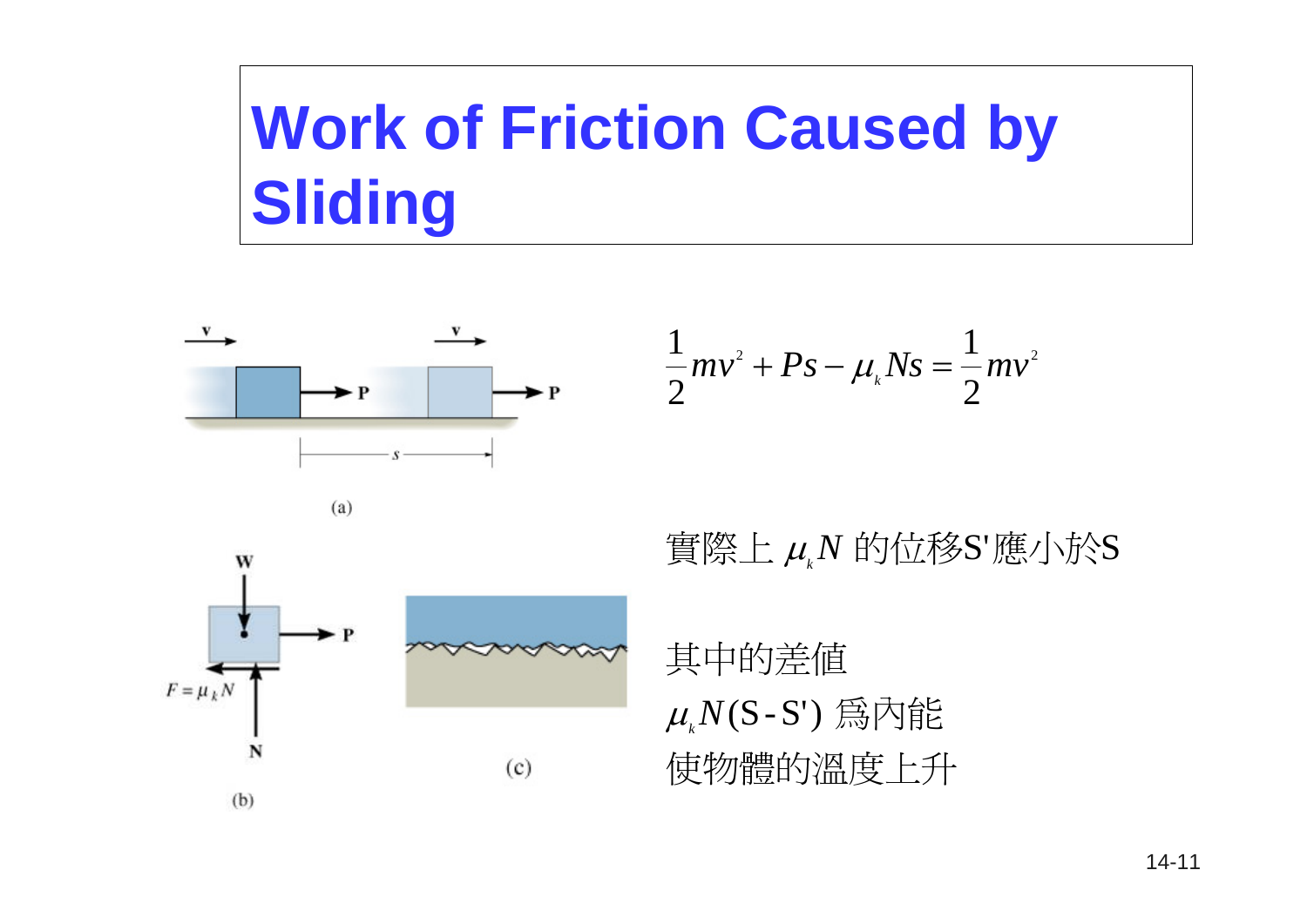#### **p. 184, 14-5**  The 1.5-kg block slides along a smooth plane and strikes a *nonlinear spring* with a speed of  $v = 4$  m/s. The spring is termed "nonlinear" because it has a resistance of  $F_s = ks^2$ , where  $k = 900$  N/m<sup>2</sup>. Determine the speed of the block after it has compressed the spring  $s = 0.2$  m.

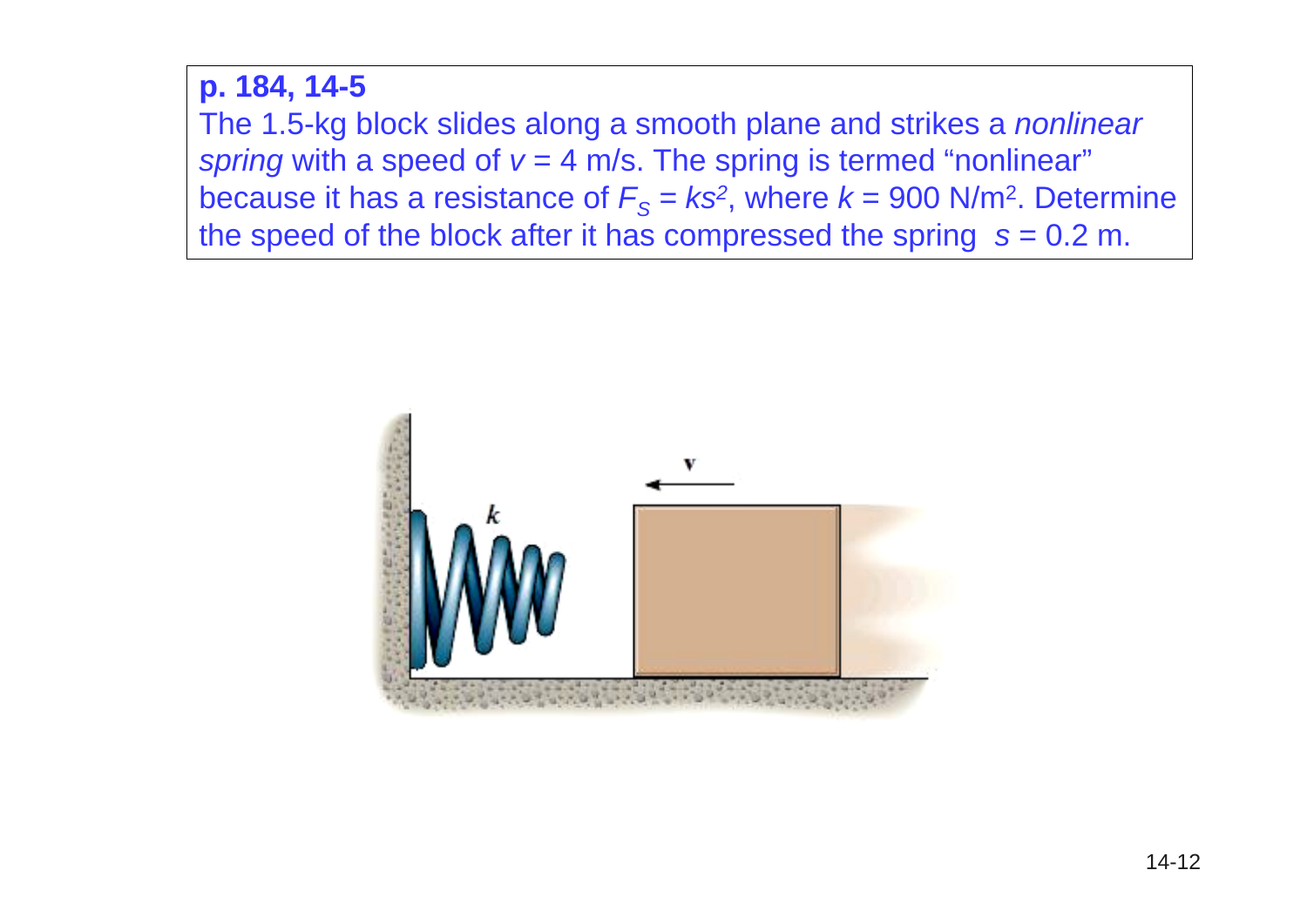

**Principle of Work and Energy:** The spring force  $F_{sp}$  which acts in the opposite direction to that of displacement does *negative* work. The normal reaction N and the weight of the block do not displace hence do no work. Applying Eq. 14–7, we have

$$
T_1 + \sum U_{1-2} = T_2
$$
  
\n
$$
\frac{1}{2} (1.5) (4^2) + \left[ - \int_0^{0.2 \text{ m}} 900s^2 ds \right] = \frac{1}{2} (1.5) v^2
$$
  
\n $v = 3.58 \text{ m/s}$  Ans.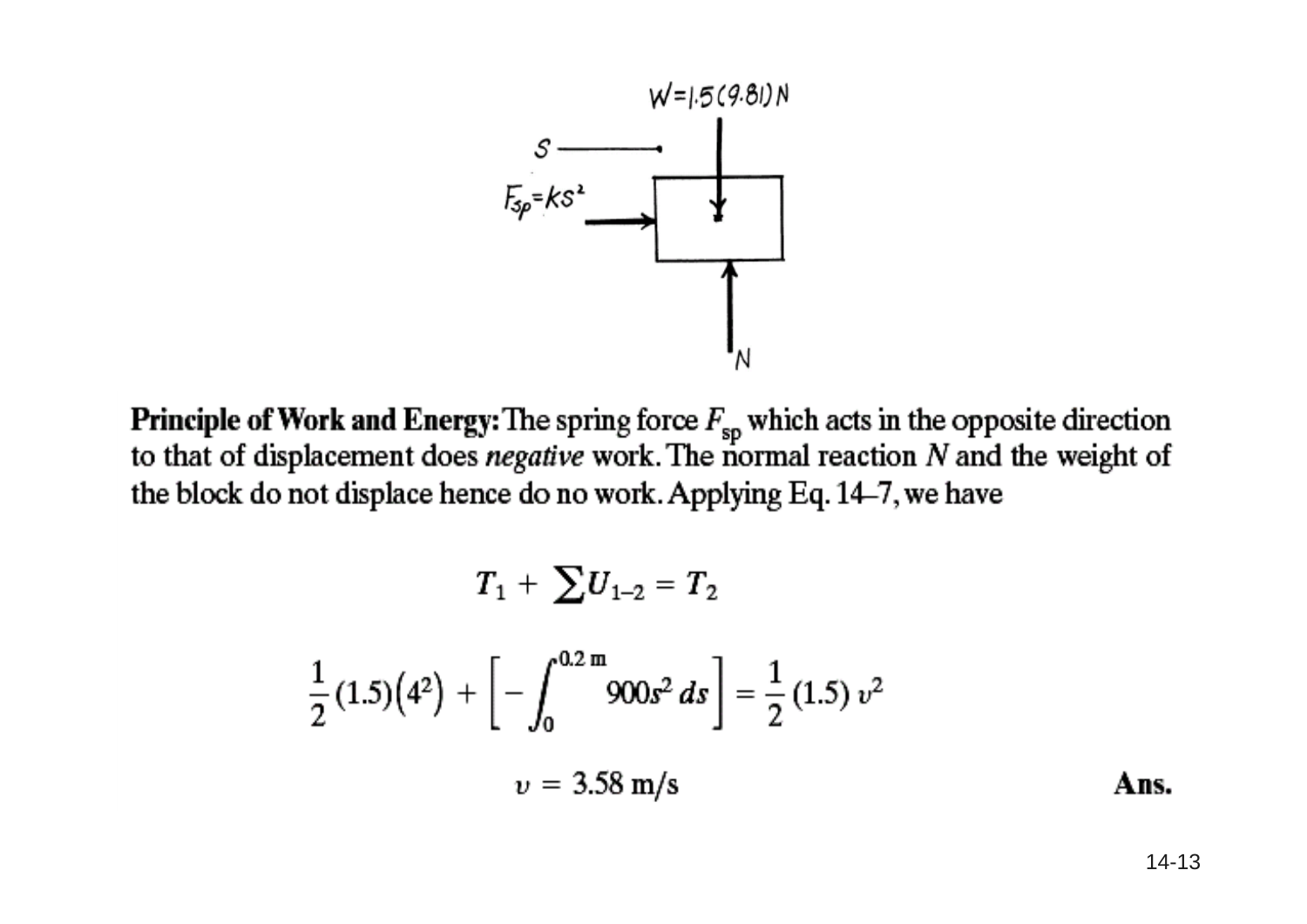#### **p. 187, 14-20**

Packages having a mass of 7.5 kg are transferred horizontally from one conveyor to the next using a ramp for which  $\mu_k = 0.15$ . The top conveyor is moving at 1.8 m/s and the packages are spaced 0.9 m apart. Determine the required speed of the bottom conveyor so no sliding occurs when the packages come horizontally in contact with it. What is the spacing *s* between the packages on the bottom conveyor?

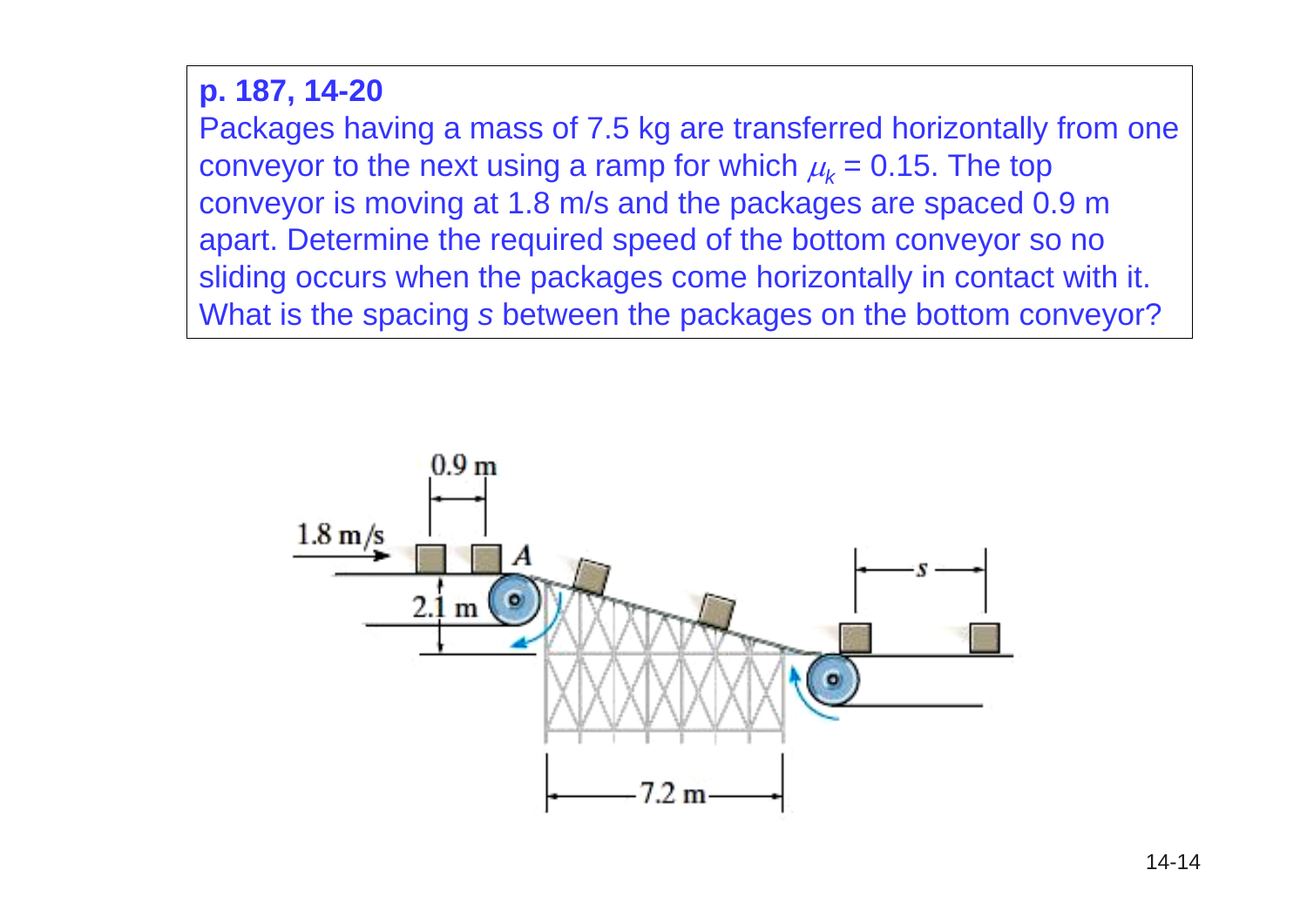$7.5(9.81) N$  $5 - 0.151$ 

**Equations of Motion:** 

$$
+ \Sigma F_{y'} = ma_{y}; \qquad N - 7.5(9.81) \left(\frac{24}{25}\right) = 7.5(0) \qquad N = 70.63 \text{ N}
$$

Principle of Work and Energy: Only force components parallel to the inclined plane which are in the direction of displacement [7.5(9.81)(7/25) N and  $F_f = \mu_k N$  $= 0.15(70.63) = 10.59$  N do work, whereas the force components perpendicular to the inclined plane  $[7.5(9.81)(24/25)$  N and normal reaction N do no work since no displacement occurs in this direction. Here, the  $7.5(9.81)(7/25)$  N force does *positive* work and  $F_f$  = 10.59 N does *negative* work. Slipping at the contact surface between the package and the belt will not occur if the speed of belt is the same as the speed of the package at B. Applying Eq.  $14-7$ , we have

$$
T_1 + \sum U_{1-2} = T_2
$$

$$
\frac{1}{2}(7.5)(1.8^2) + 7.5(9.81)\left(\frac{7}{25}\right)\left(\sqrt{2.1^2 + 7.2^2}\right) - 10.59\left(\sqrt{2.1^2 + 7.2^2}\right) = \frac{1}{2}(7.5)v^2
$$
\n
$$
v = 4.823 \text{ m/s}
$$

The time between two succesive packages to reach point B is  $t = \frac{0.9}{1.8} = 0.5$  s. Hence, the distance between two succesive packages on the lower belt is

$$
s = vt = 4.823(0.5) = 2.412 \,\mathrm{m} \tag{Ans. } 4.15
$$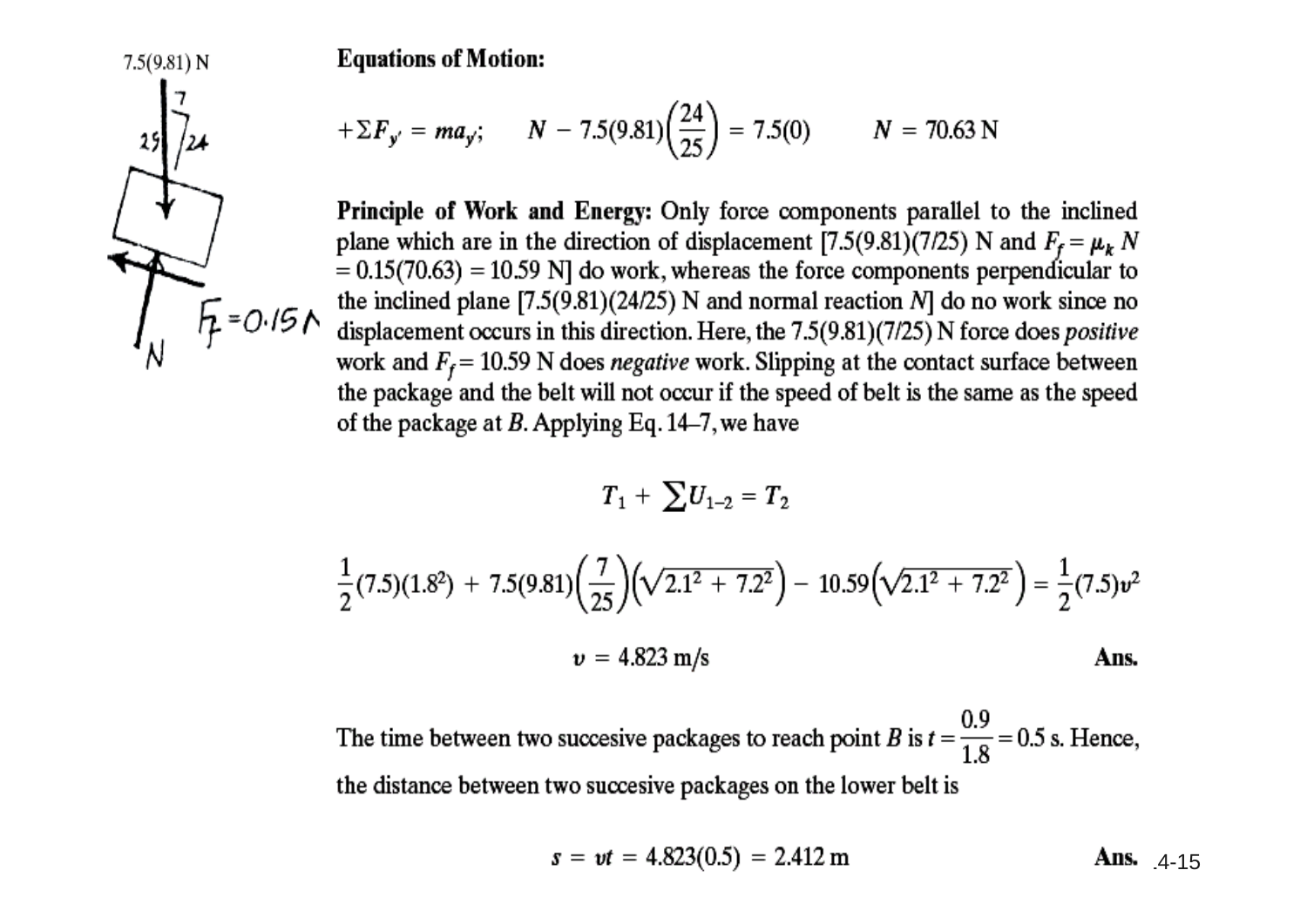#### **p. 191, 14-36**

The 50-kg stone has a speed of  $v_A = 8$  m/s when it reaches point A. Determine the normal force it exerts on the incline when it reaches point *B*. Neglect friction and the stone's size.

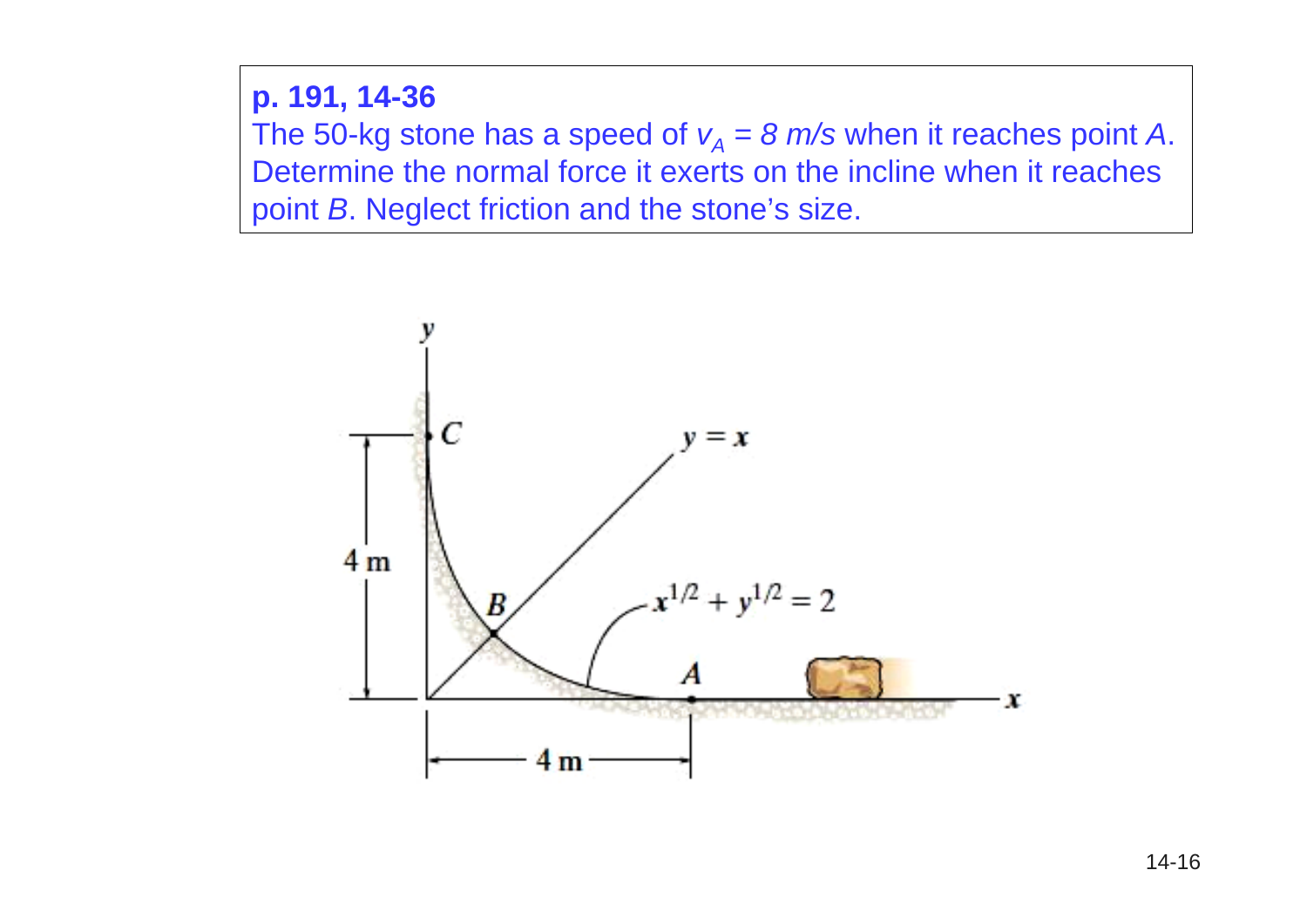$$
50(9.81)\text{ N}
$$
\n
$$
45^{\circ}
$$
\n
$$
45^{\circ}
$$
\n
$$
70\text{ N}
$$
\n
$$
x = y = 1 \text{ m}.
$$
\n
$$
y^{-1/2} \frac{dy}{dx} = -x^{-1/2}
$$
\n
$$
\frac{dy}{dx} = \frac{x^{-1/2}}{y^{-1/2}}|_{x=1 \text{ m}, y=1 \text{ m}} = -1
$$

$$
y^{-1/2}\frac{d^2y}{dx^2} + \left(-\frac{1}{2}\right)y^{-3/2}\left(\frac{dy}{dx}\right)^2 = -\left(-\frac{1}{2}x^{-3/2}\right)
$$

$$
\frac{d^2y}{dx^2} = y^{1/2}\left[\frac{1}{2y^{3/2}}\left(\frac{dy}{dx}\right)^2 + \frac{1}{2x^{3/2}}\right]\Big|_{x=1 \text{ m, } y=1 \text{ m}} = 1
$$

The slope angle  $\theta$  at point  $B$  is given by

ち、

$$
\tan \theta = \frac{dy}{dx}\bigg|_{x=1 \text{ m}, y=1 \text{ m}} = -1 \qquad \theta = -45.0^{\circ}
$$

and the radius of curvature at point  $\boldsymbol{B}$  is

$$
\rho = \frac{\left[1 + (dy/dx)^2\right]^{3/2}}{|d^2y/dx^2|} = \frac{\left[1 + (-1)^2\right]^{3/2}}{|1|} = 2.828 \text{ m}
$$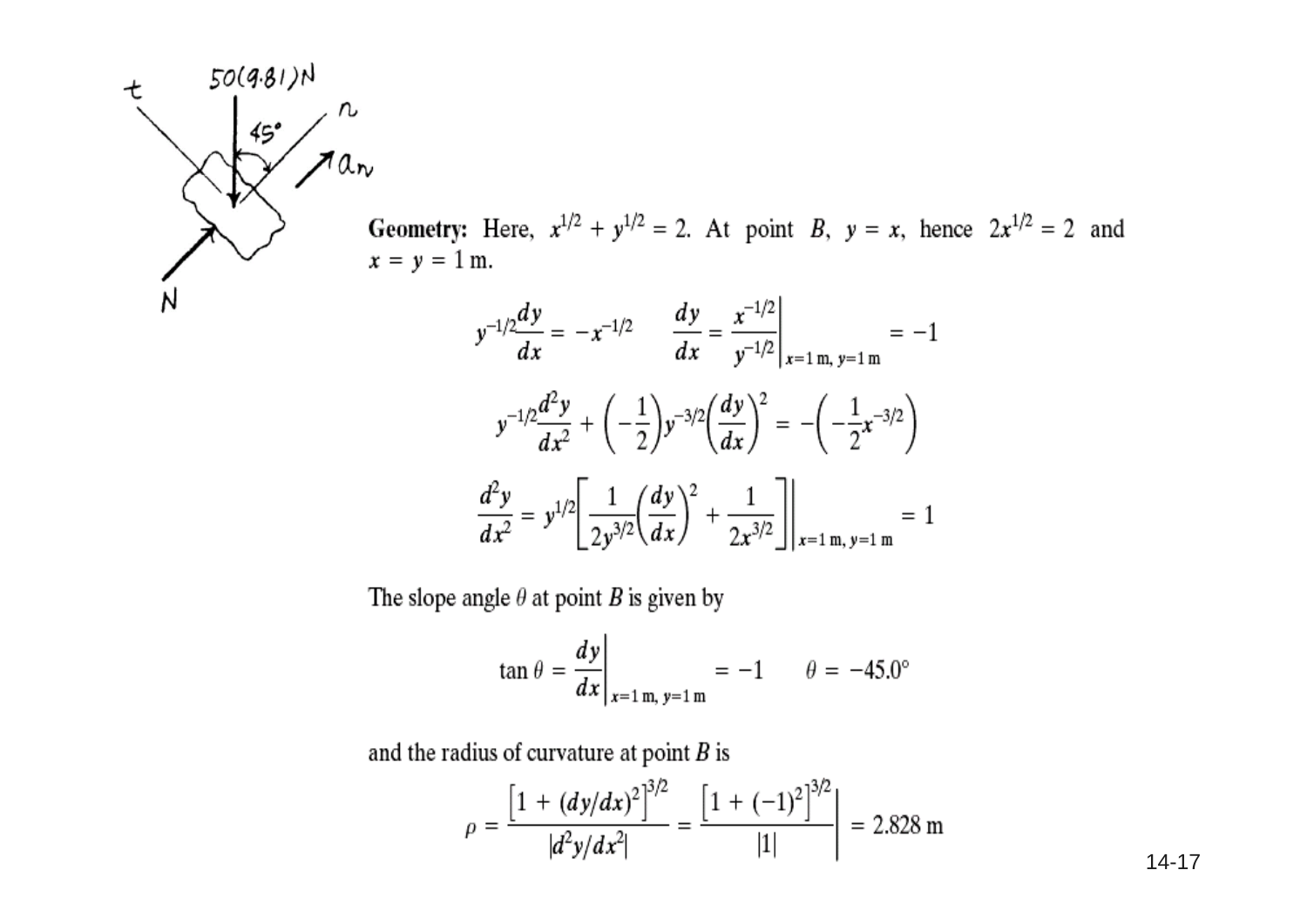Principle of Work and Energy: The weight of the block which acts in the opposite direction to that of the vertical displacement does negative work when the block displaces 1 m vertically. Applying Eq. 14-7, we have

$$
T_A + \sum U_{A-B} = T_B
$$
  

$$
\frac{1}{2}(50)(8^2) - 50(9.81)(1) = \frac{1}{2}(50) v_B^2
$$
  

$$
v_B^2 = 44.38 \text{ m}^2/\text{s}^2
$$

**Equations of Motion:** Applying Eq. 13–8 with  $\theta = 45.0^{\circ}$ ,  $v_B^2 = 44.38 \text{ m}^2/\text{s}^2$  and  $\rho = 2.828$  m, we have

$$
+\sqrt{2}F_n = ma_n;
$$
  $N - 50(9.81) \cos 45^\circ = 50 \left(\frac{44.38}{2.828}\right)$   
 $N = 1131.37 \text{ N} = 1.13 \text{ kN}$ 

$$
= 1131.37 N = 1.13 kN
$$
 Ans.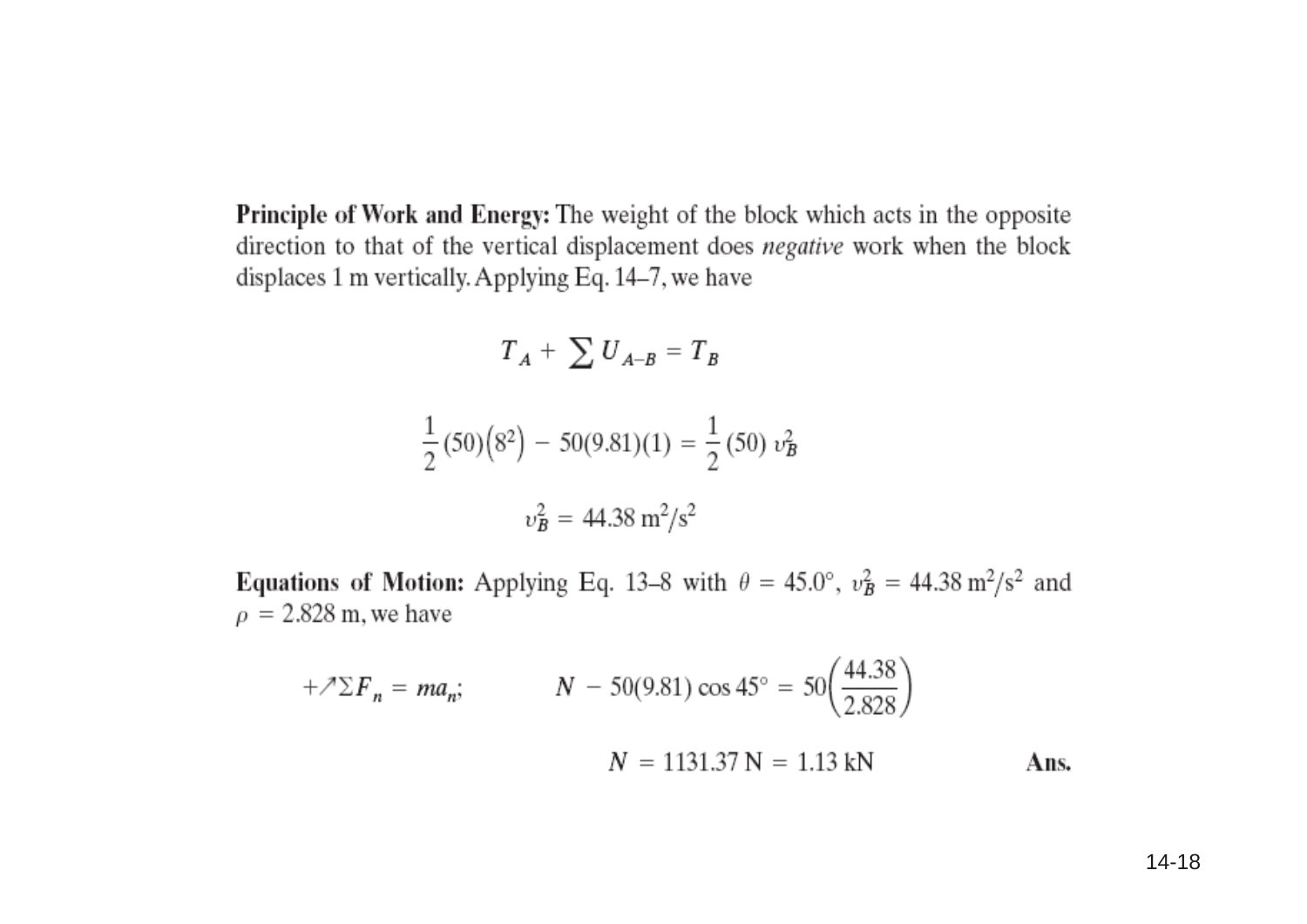# **14.4 Power and Efficiency**

Def.

(功對時間的變化率 )

$$
=\frac{F \cdot d\,r}{dt}
$$

$$
= \underline{F} \cdot \underline{v}
$$

*dt*

 $P = \frac{dU}{dt}$ 

單位:W (watt) = J/s = N-m/s 1 hp = 550 ft-lb/s= 746 W 效率

$$
\varepsilon = \frac{\text{h}_0 \pm \text{h}_0 \pm \text{h}_0}{\text{h}_0 \pm \text{h}_0} = \frac{\text{h}_0 \pm \text{h}_0 \pm \text{h}_0}{\text{h}_0 \pm \text{h}_0} \quad (<1)
$$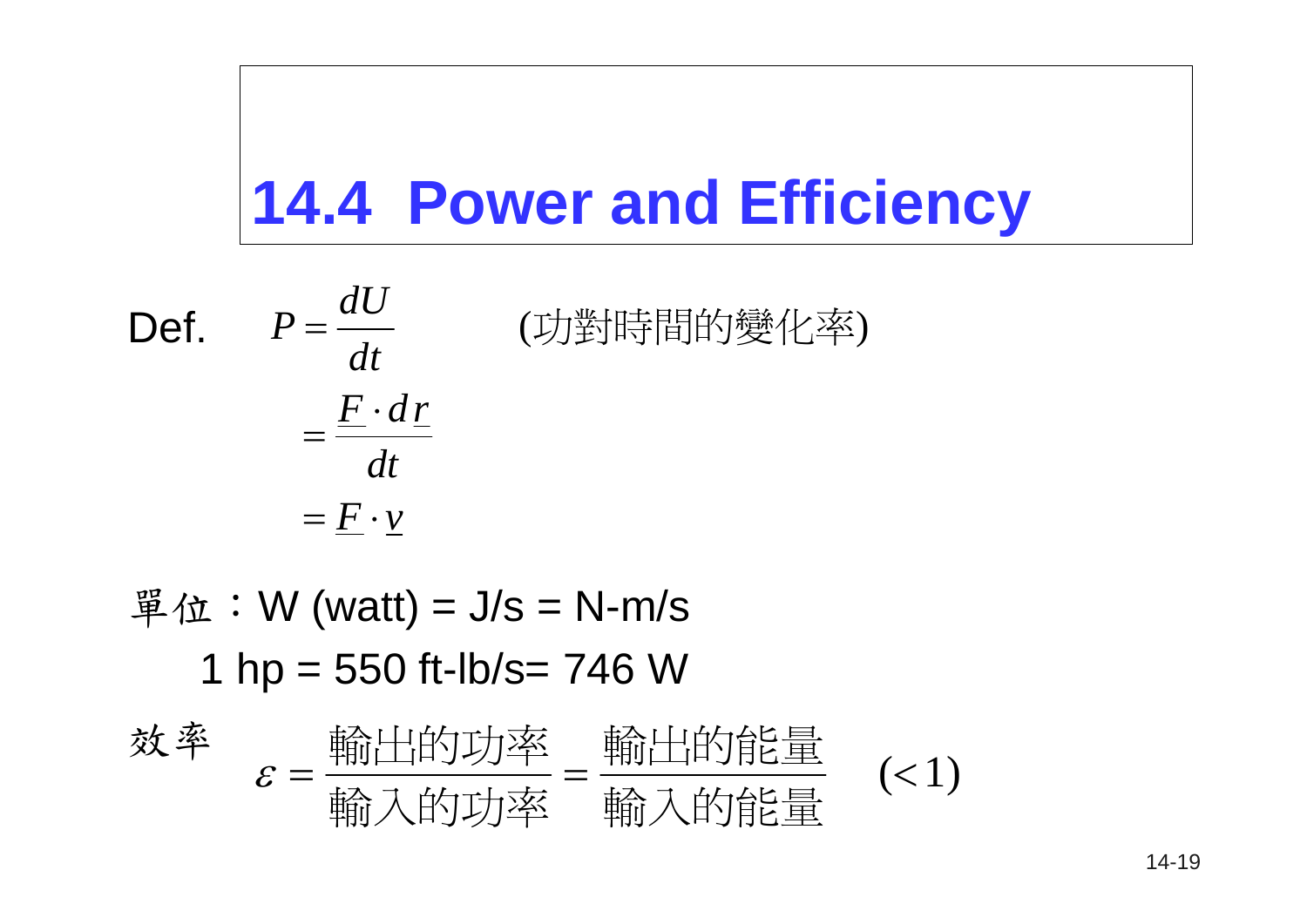#### **p. 197, 14-52**

The material hoist and the load have a total mass of 800 kg and the counterweight *C* has a mass of 150 kg. If the upward speed of the

hoist increases uniformly from 0.5 m/s to 1.5 m/s in 1.5 s. Determine the average power generated by the motor *M* during this time. The motor operates with an efficiency of  $. ε = 0.8$ 

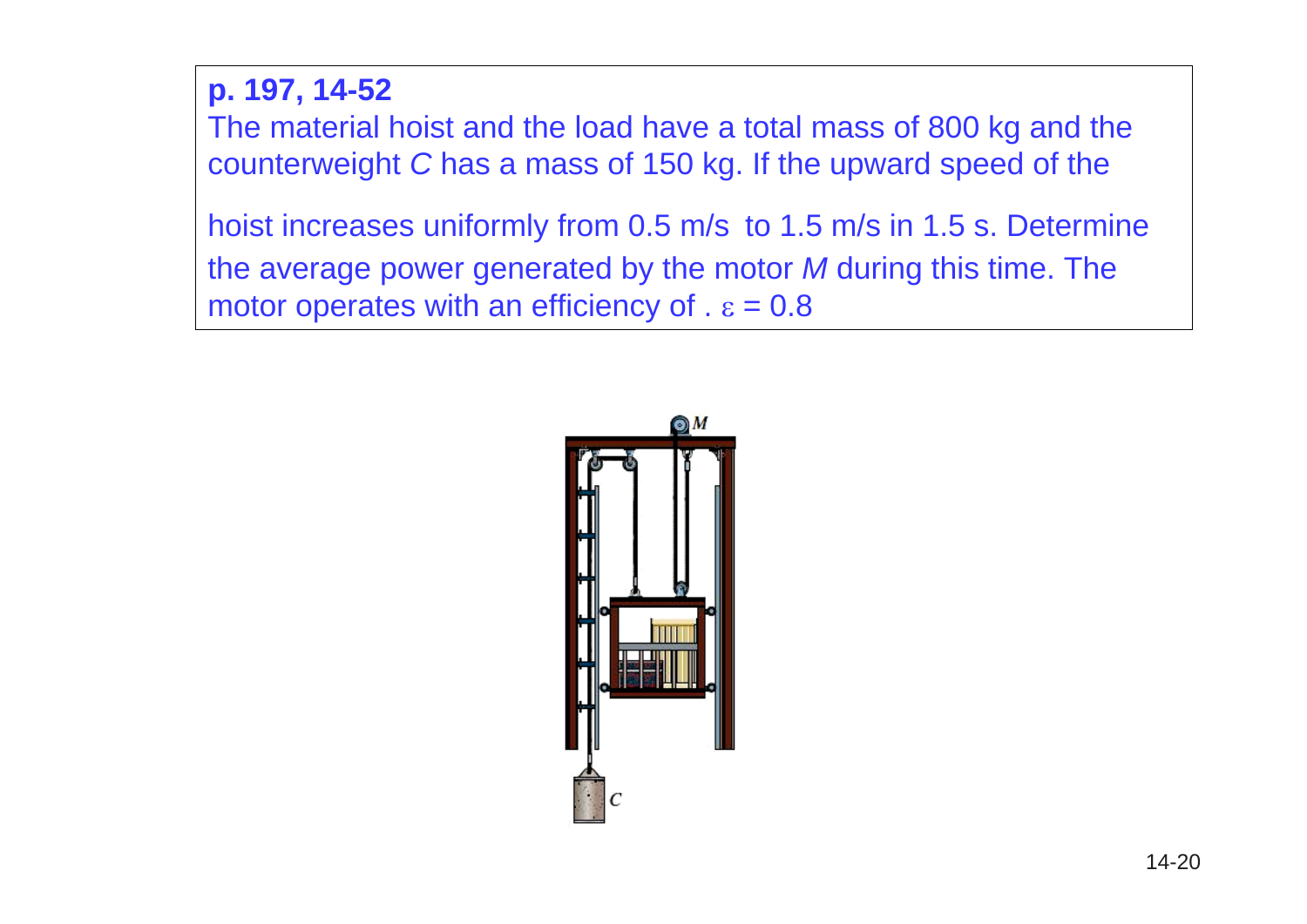

Kinematics: The acceleration of the hoist can be determined from

$$
(+ \uparrow)
$$
  $v = v_0 + a_c t$   
1.5 = 0.5 + a(1.5)  
 $a = 0.6667 \text{ m/s}^2$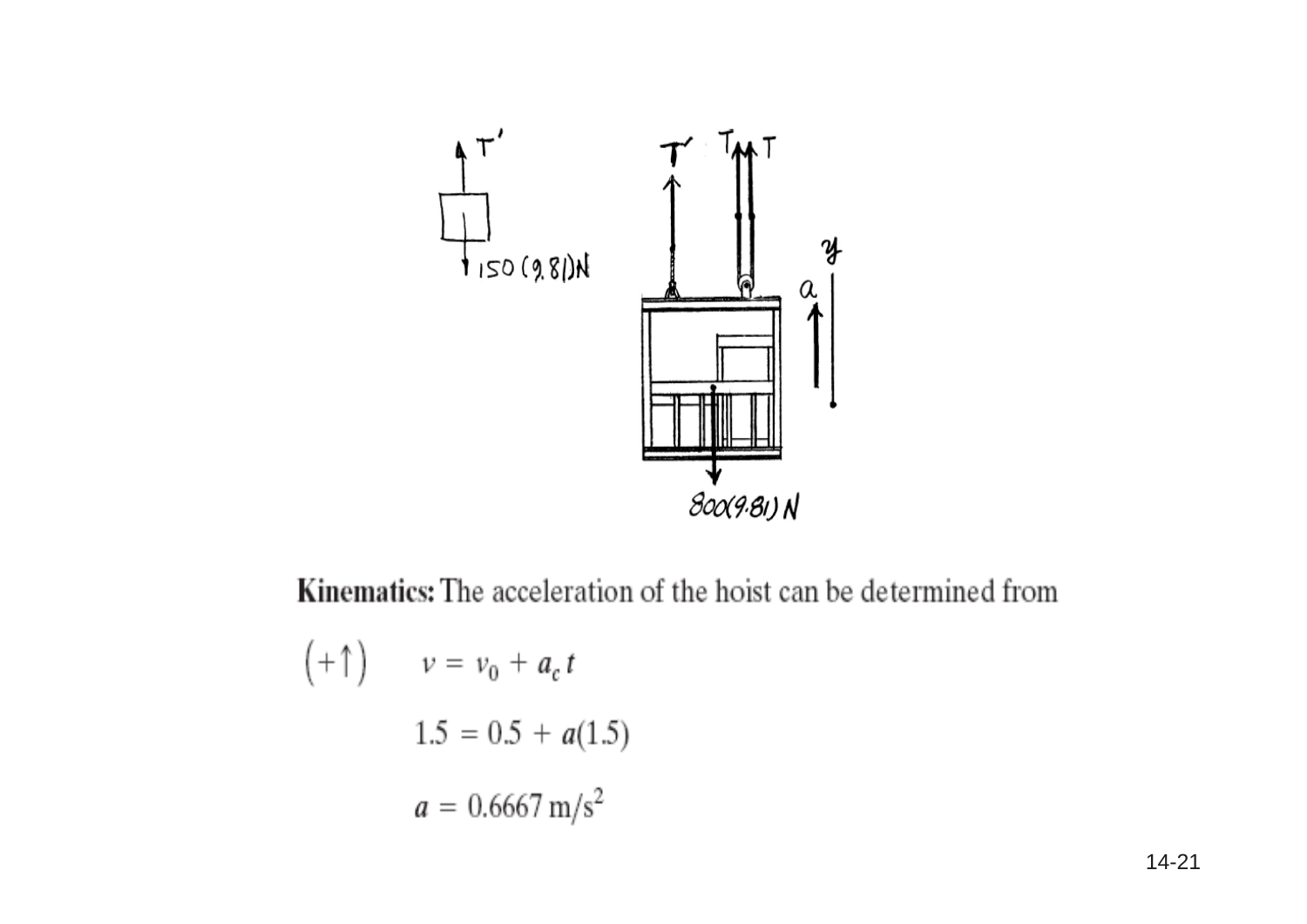Equations of Motion: Using the result of a and referring to the free-body diagram of the hoist and block shown in Fig.  $a$ ,

 $+\uparrow \Sigma F_y = ma_y$ ;  $2T + T' - 800(9.81) = 800(0.6667)$  $+\downarrow \Sigma F_y = ma_y$ ; 150(9.81) – T' = 150(0.6667)

Solving,

$$
T' = 1371.5 \text{ N}
$$

$$
T = 3504.92 \text{ N}
$$

Power:

$$
(P_{\text{out}})_{\text{avg}} = 2\mathbf{T} \cdot \mathbf{v}_{\text{avg}} = 2(3504.92) \left( \frac{1.5 + 0.5}{2} \right) = 7009.8 \text{ W}
$$

Thus,

$$
P_{\text{in}} = \frac{P_{\text{out}}}{g} = \frac{7009.8}{0.8} = 8762.3 \qquad W = 8.76 \text{ kW}
$$
Ans.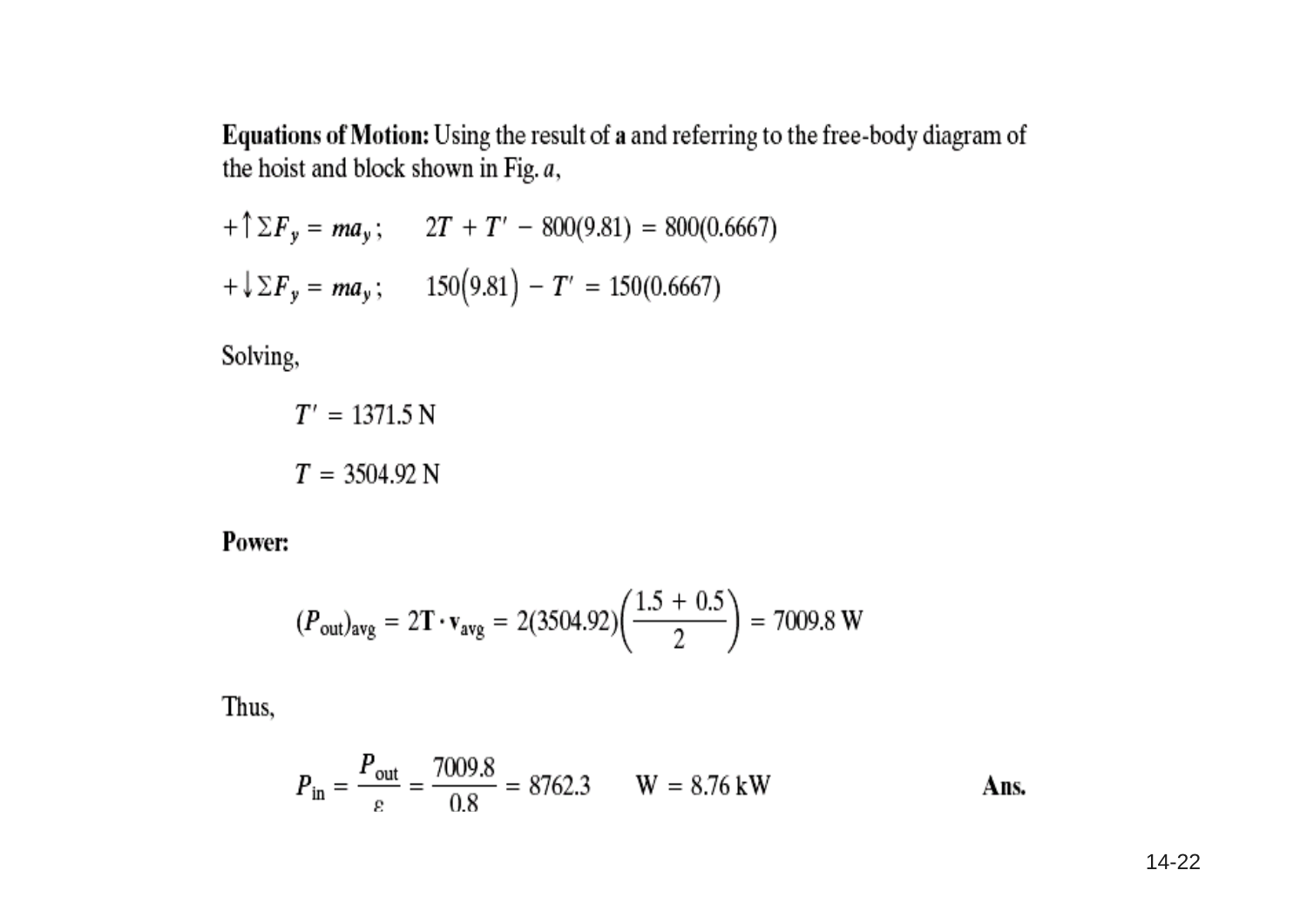# **14.5 Conservative Forces and Potential Energy**

Conservative Forces **(**保守力 **)**

Def. 施於一質點的外力所做的功與路徑無關,只是和位 置有關,則此外力稱為一保守力。

Ex. 重力、彈簧力

$$
U_w = -w\Delta y
$$
  

$$
U_s = -(\frac{1}{2}ks_2^2 - \frac{1}{2}ks_1^2)
$$

摩擦力:non-conservative force 非保守力 Potential Energy **(**位能 **)** Def. 一保守力由一已知位置至基準線所做的功。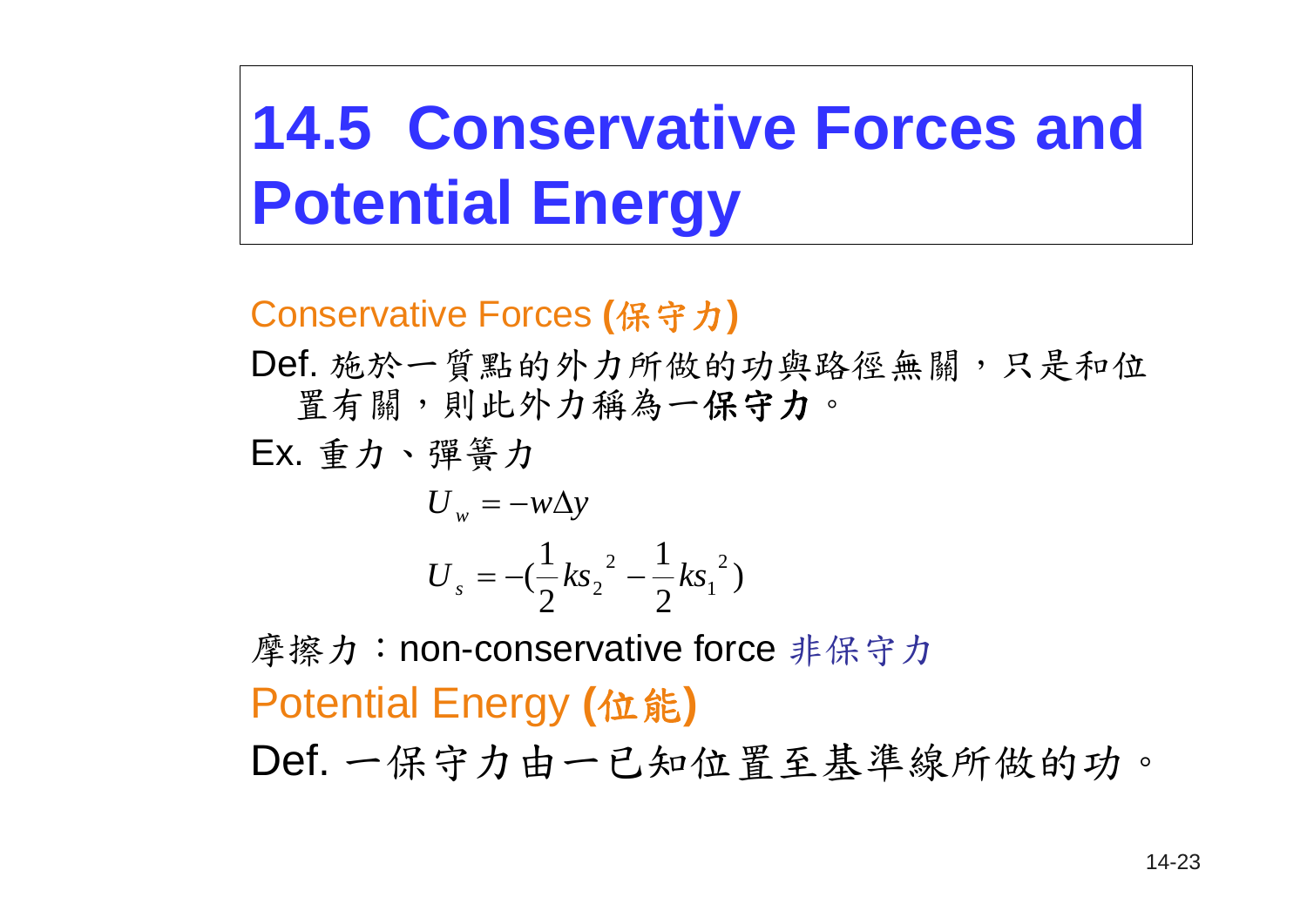# **Gravitational Potential Energy**  (重力位能 )



$$
V_{\stackrel{\scriptstyle g}{\scriptstyle g}}=Wy
$$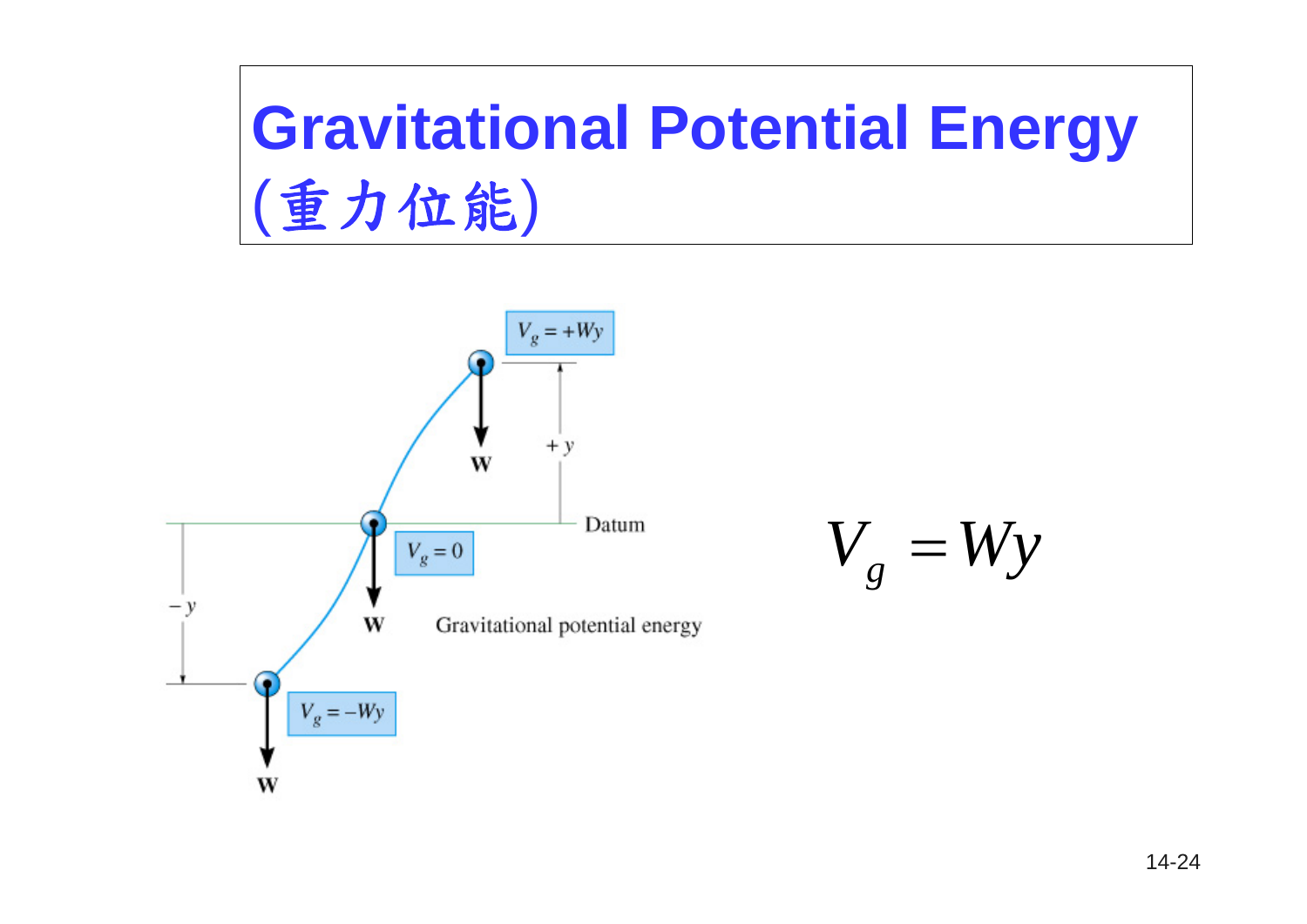# **Elastic Potential Energy** (彈力位能)



$$
V_e = \frac{1}{2}ks^2 \quad (>0)
$$

### 彈簧力作用於質點的功 (使彈簧回復原狀)

Elastic potential energy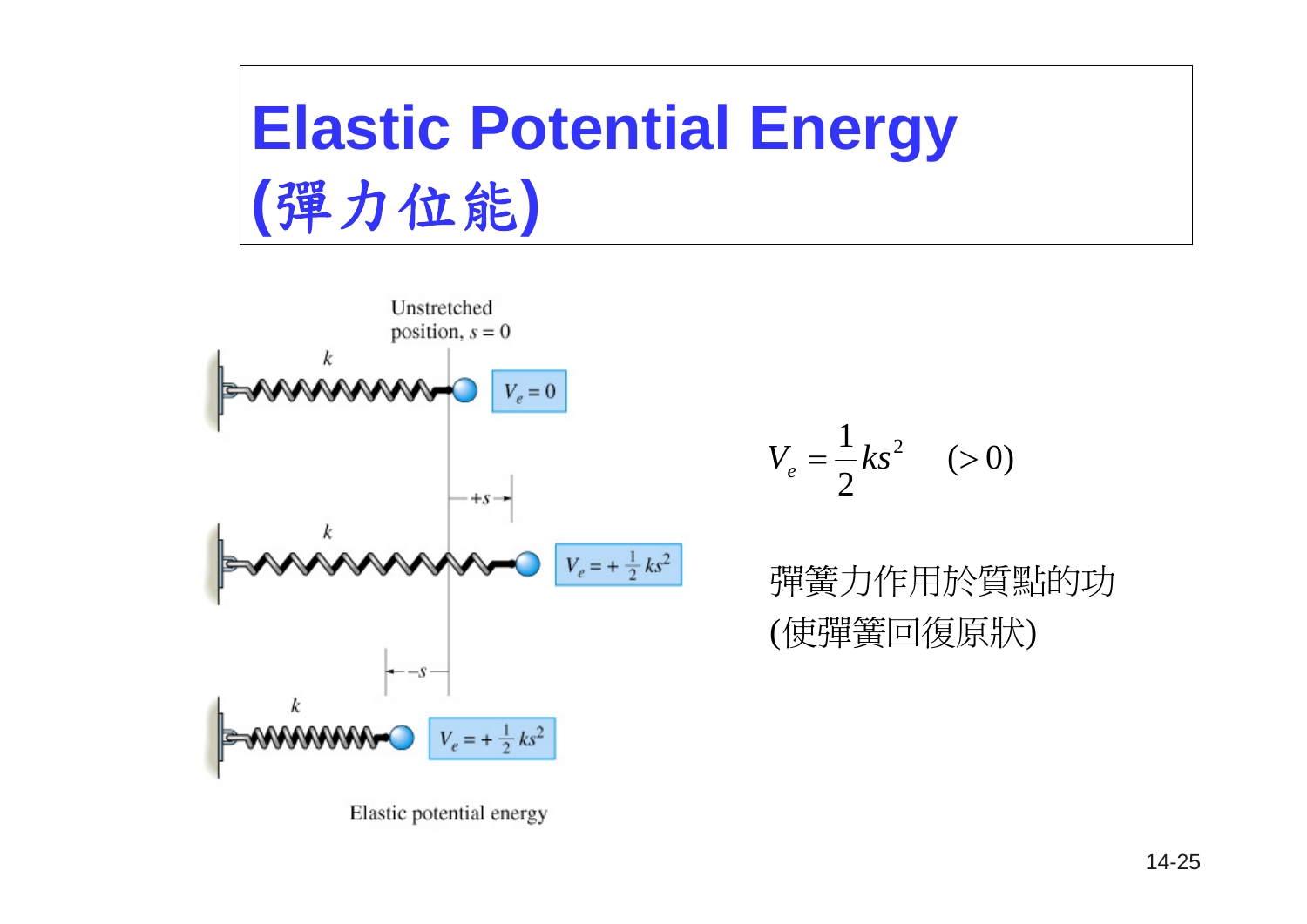## Potential Function (位能函數)



$$
V = Vg + Ve
$$
  
=  $-Ws + \frac{1}{2}ks^2$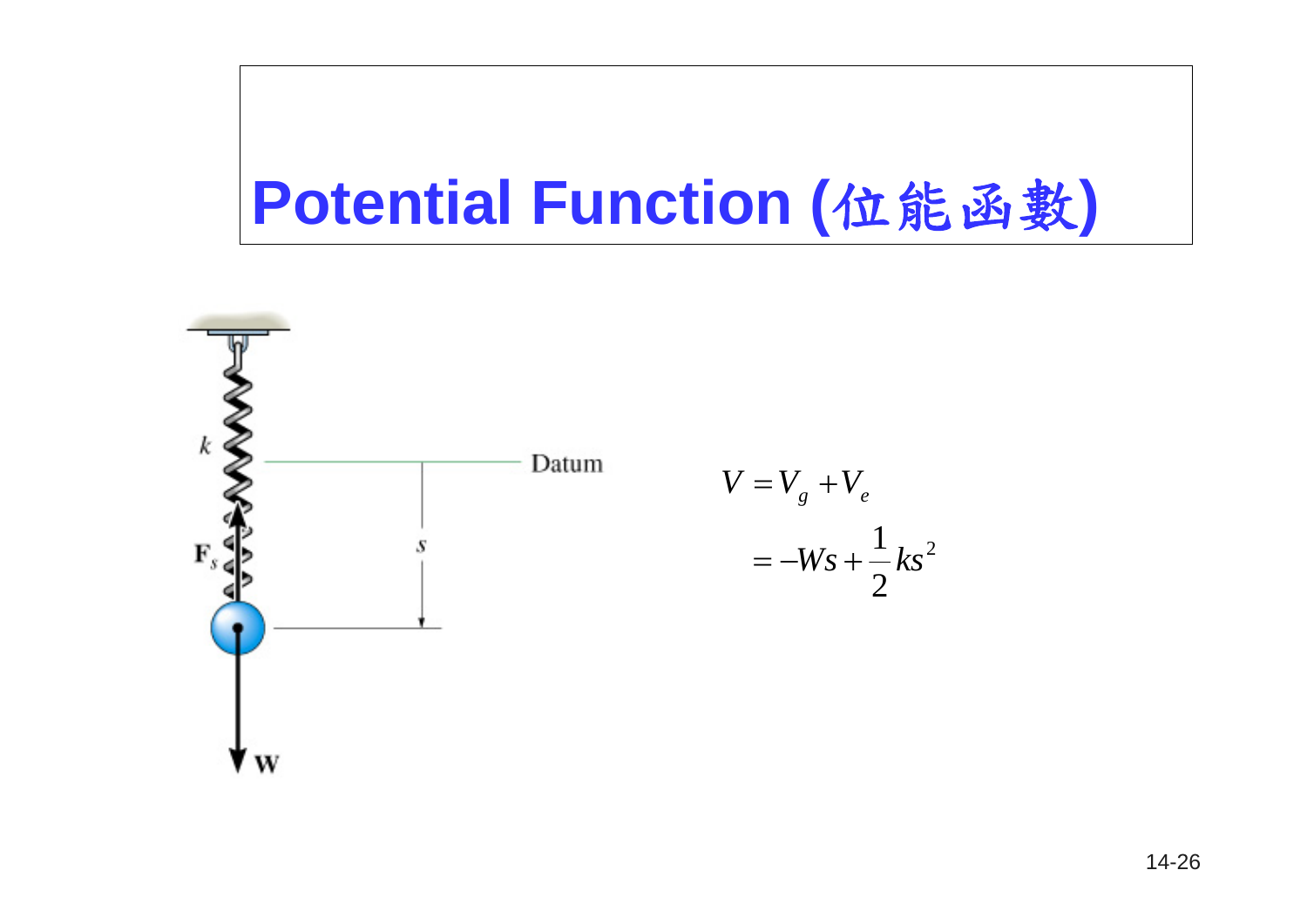## Potential Function (位能函數)

$$
U_{1\to 2} = V_1 - V_2 = (-Ws_1 + \frac{1}{2}ks_1^2) - (-Ws_2 + \frac{1}{2}ks_2^2)
$$
  
=  $W(s_2 - s_1) - (\frac{1}{2}ks_2^2 - \frac{1}{2}ks_1^2)$ 

$$
dU = V(x, y, z) - V(x + dx, y + dy, z + dz)
$$

$$
= -dV(x, y, z)
$$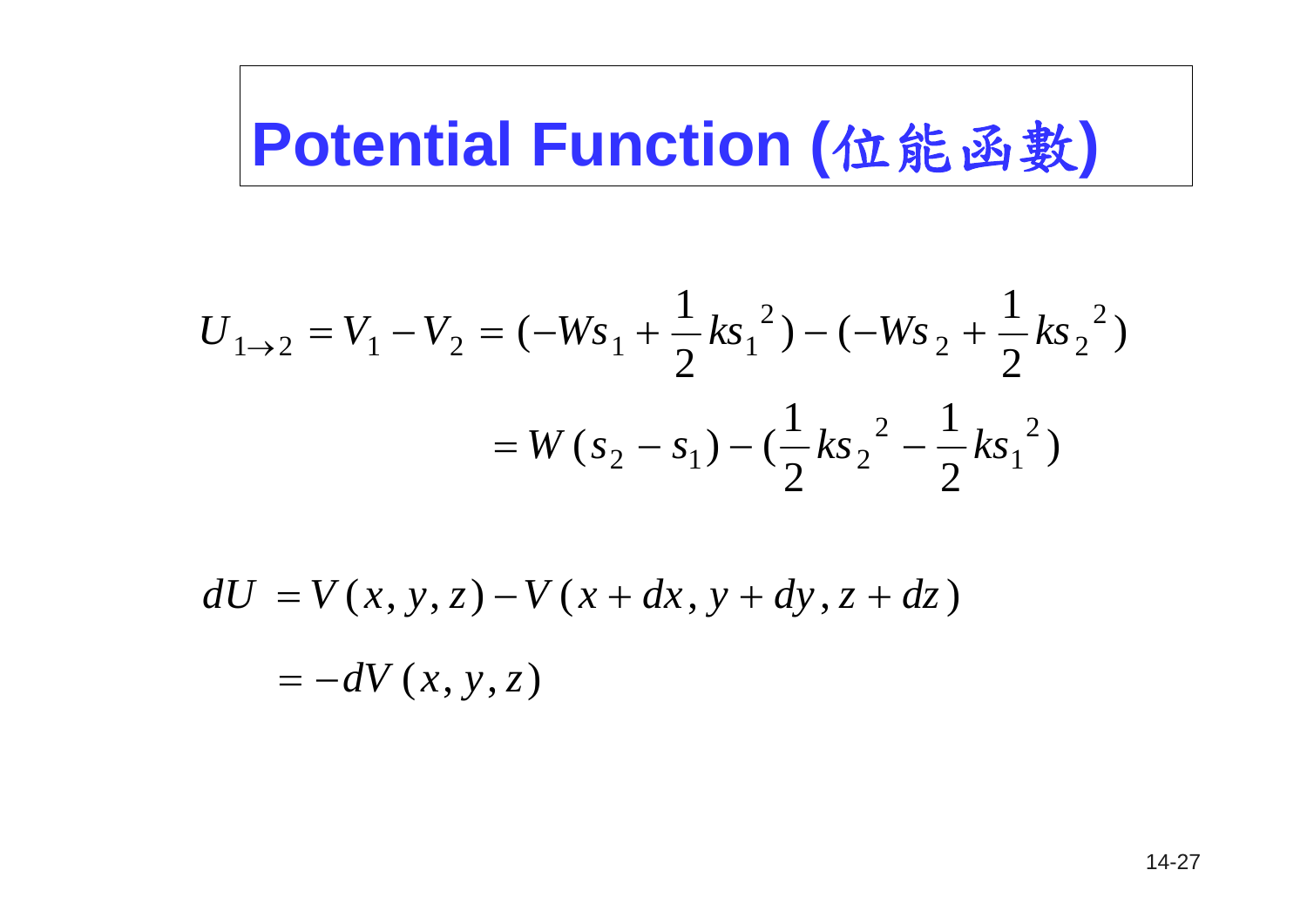## **Potential Function (**位能函數**)**

#### $dU = \underline{F} \cdot d\underline{r} = (F_x, F_y, F_z) \cdot (dx, dy, dz)$  $\mathcal{R} \quad dU = F \cdot dr = (F_x, F_y, F_z) \cdot$

#### $F_x dx + F_y dy + F_z dz$  $= F_x dx + F_y dy +$

$$
\Rightarrow F_x dx + F_y dy + F_z dz = -dV(x, y, z)
$$
  

$$
= -(\frac{\partial V}{\partial x} dx + \frac{\partial V}{\partial y} dy + \frac{\partial V}{\partial z} dz)
$$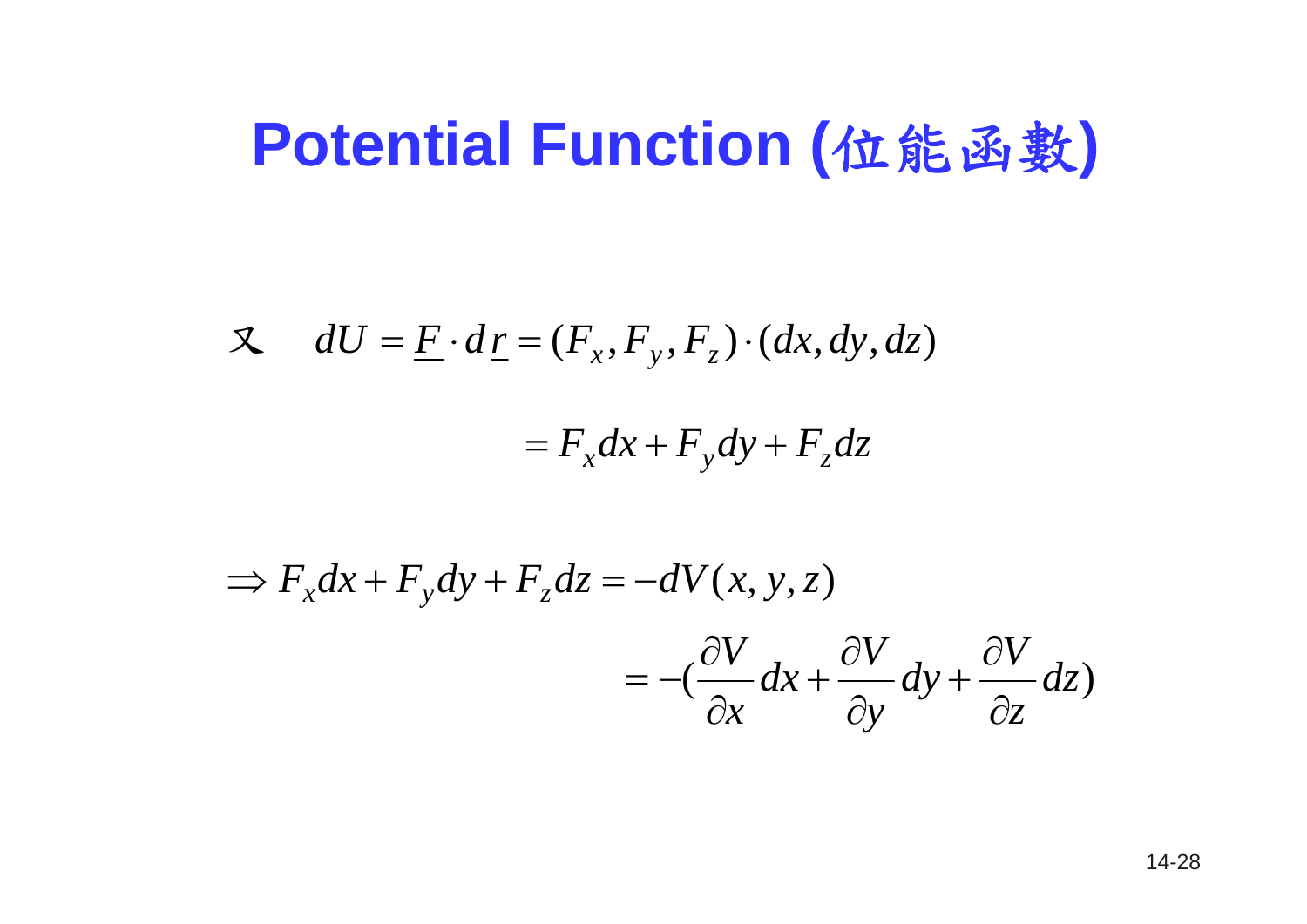**Potential Function (**位能函數 **)**

$$
\Rightarrow F_x = -\frac{\partial V}{\partial x} \, , \, F_y = -\frac{\partial V}{\partial y} \, , \, F_z = -\frac{\partial V}{\partial z}
$$



$$
\nabla (del) = (\frac{\partial}{\partial x})\underline{i} + (\frac{\partial}{\partial y})\underline{j} + (\frac{\partial}{\partial z})\underline{k}
$$

 $\implies F = -\nabla V$ 

( 保守力需符合此條件  $\bigcup$ 

$$
V_w = Wy
$$
  
\n
$$
\underline{F} = \underline{W} = W \underline{j}
$$
  
\n
$$
\underline{F} = -(\frac{\partial}{\partial y} \underline{j})Wy
$$
  
\n
$$
= -W \underline{j}
$$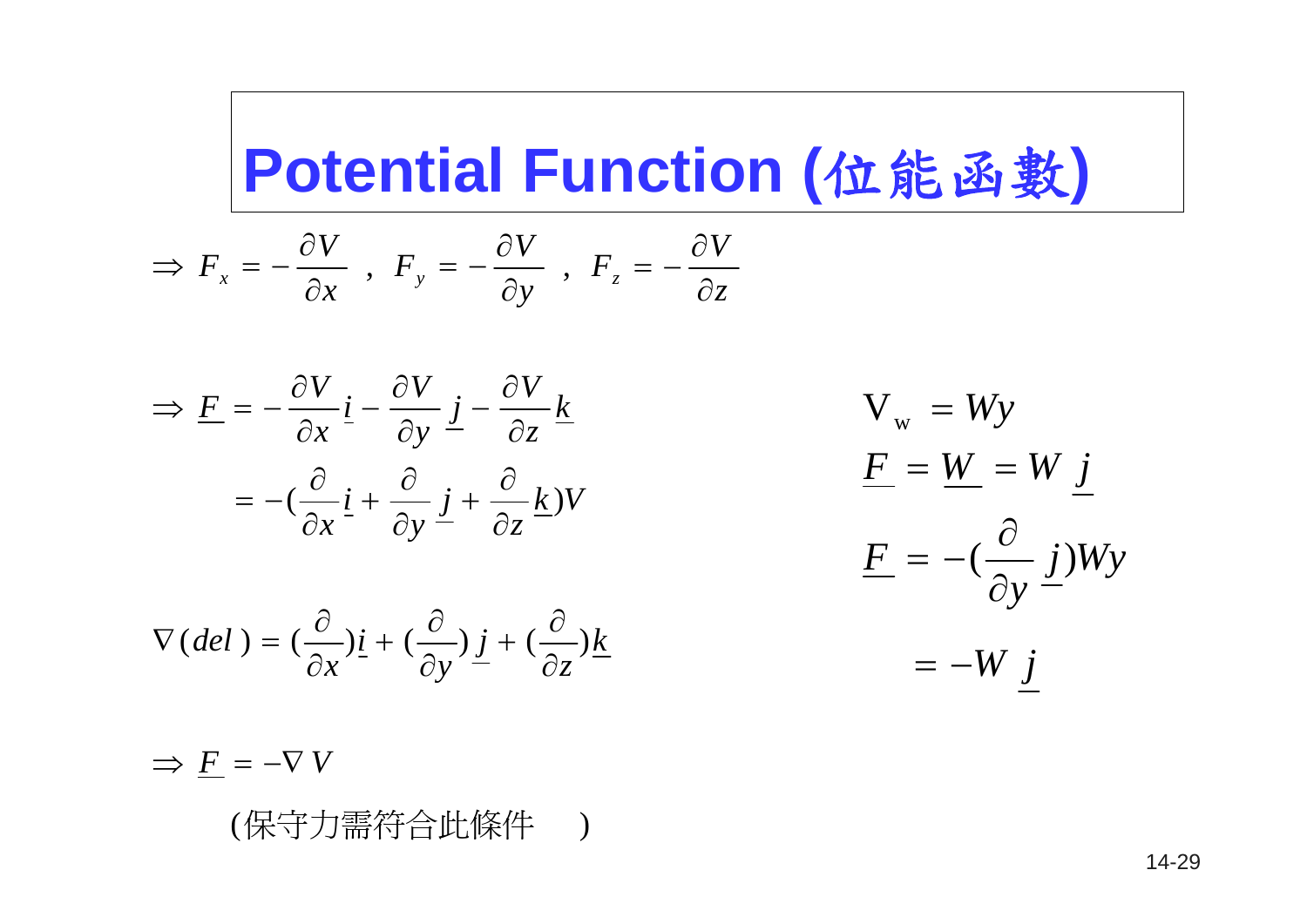# 14.6 Conservation of **Energy** (能量守恆 )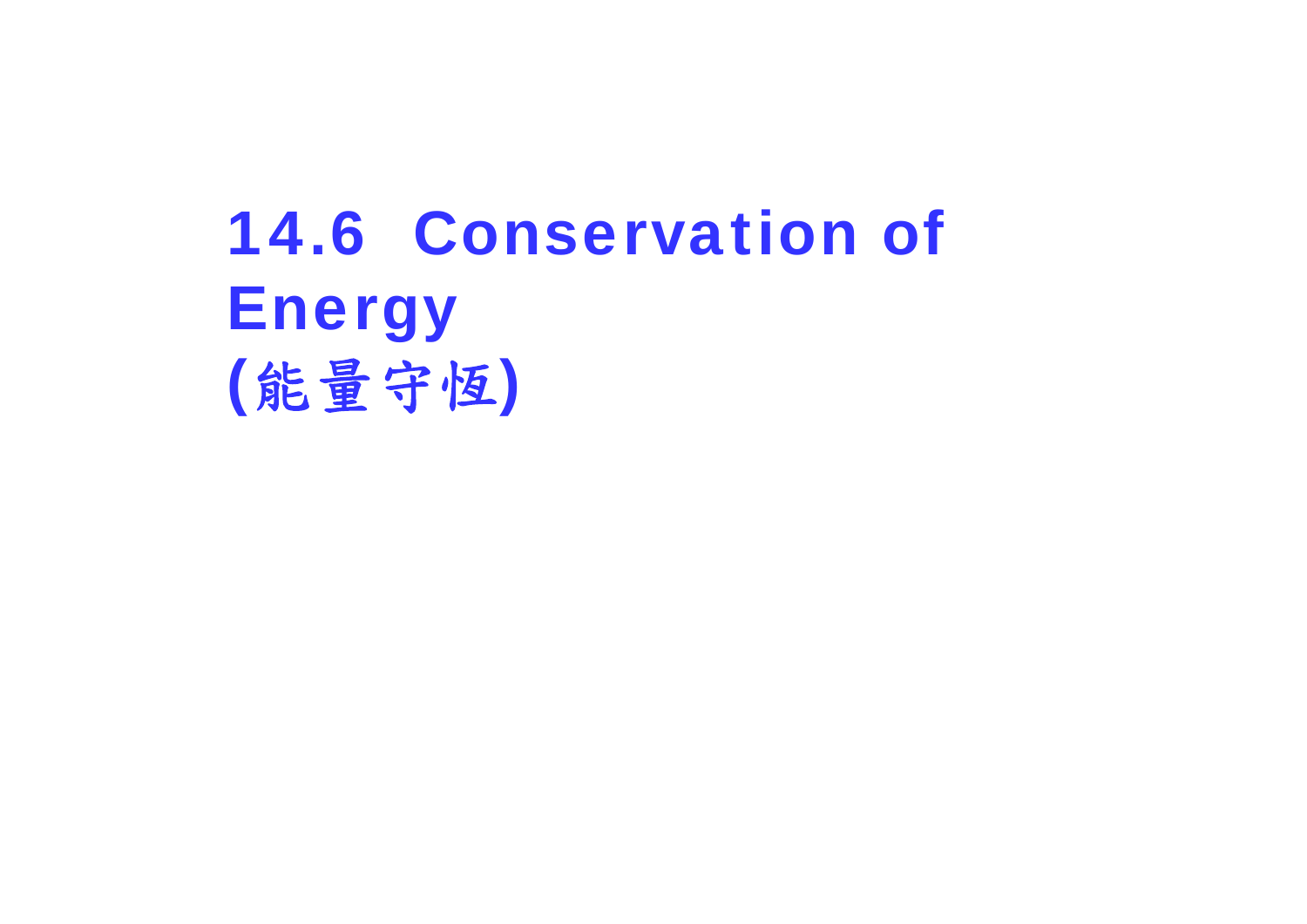# **14.6 Conservation of Energy**



$$
T_1 + V_1 + (\Sigma U_{1 \to 2})_{noncons} = T_2 + V_2
$$
  
\n
$$
\neq (\Sigma U_{1 \to 2})_{noncons} = 0
$$
  
\n
$$
\text{H} \cdot T_1 + V_1 = T_2 + V_2
$$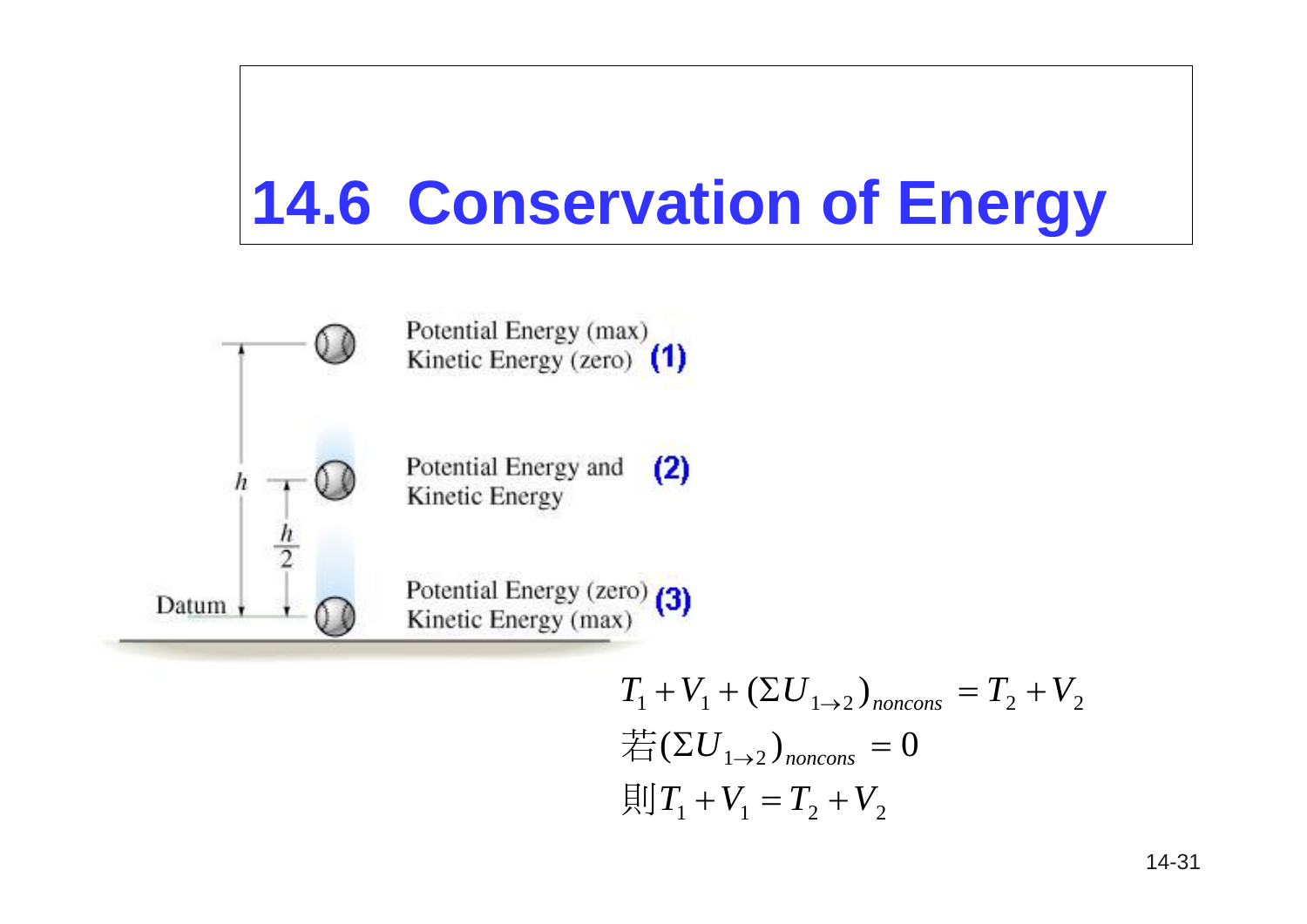# **14.6 Conservation of Energy**

 $\pm$  p.174, eq 14-7

 $T_1 + \Sigma U_{1\rightarrow 2} = T_2$  $\Rightarrow$  T<sub>1</sub> + ( $\sum U_{1\rightarrow 2}$ )<sub>cons</sub> + ( $\sum U_{1\rightarrow 2}$ )<sub>noncons</sub> = T<sub>2</sub>  $\Rightarrow T_1 + (V_1 - V_2) + (\Sigma U_{1\rightarrow 2})_{noncons} = T_2$  $\Rightarrow T_1 + V_1 + (\Sigma U_{1\rightarrow 2})_{noncons} = T_2 + V_2$ 

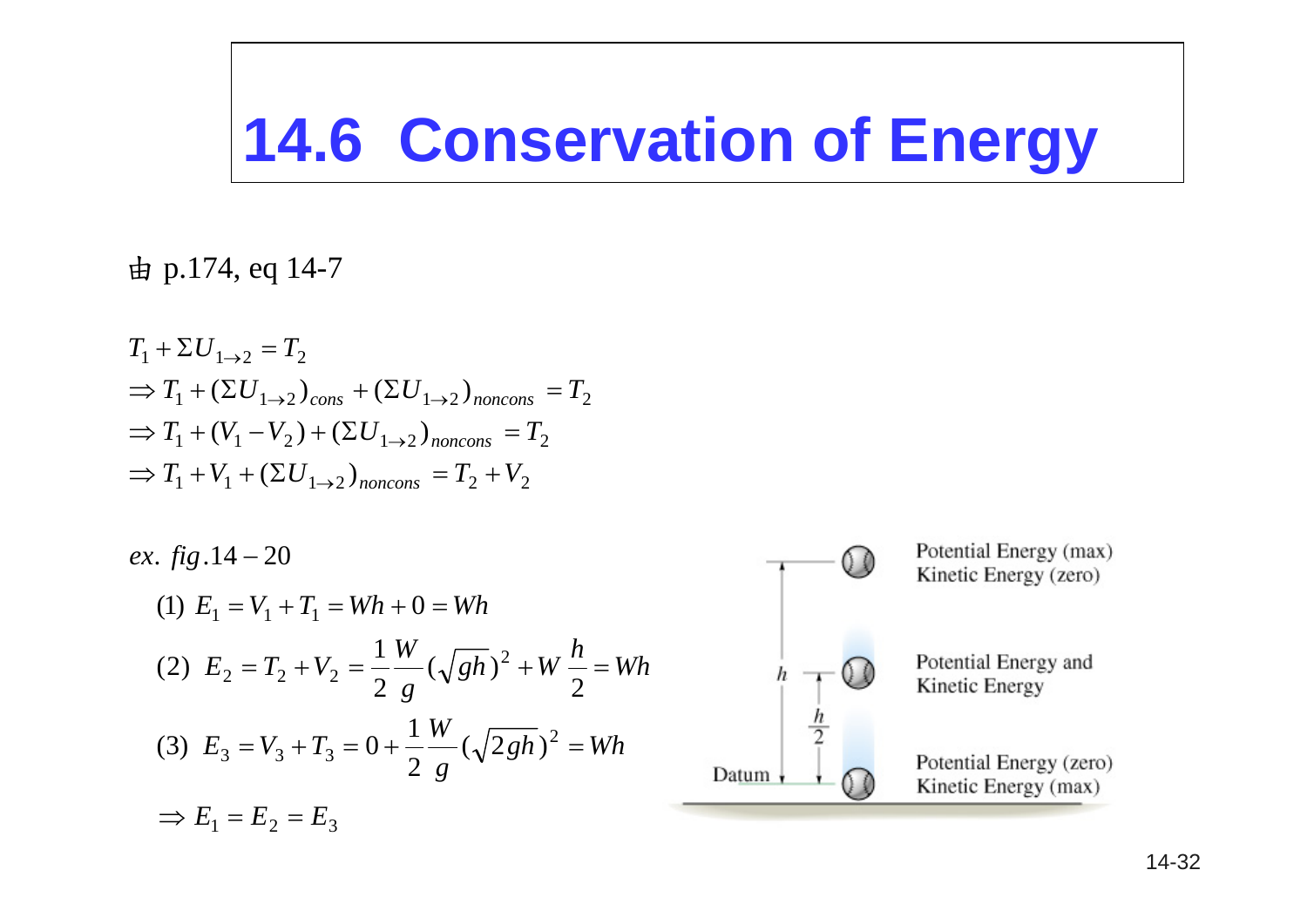#### **p. 211, 14-80**

The 1.5-kg block *A* slides in the smooth horizontal slot. When *s =* 0 the block is given an initial velocity of 18 m/s to the right. Determine the maximum horizontal displacement *s* of the block. Each of the two springs has a stiffness of *k =* 2500 N/m and an unstretched length of 0.15 m.

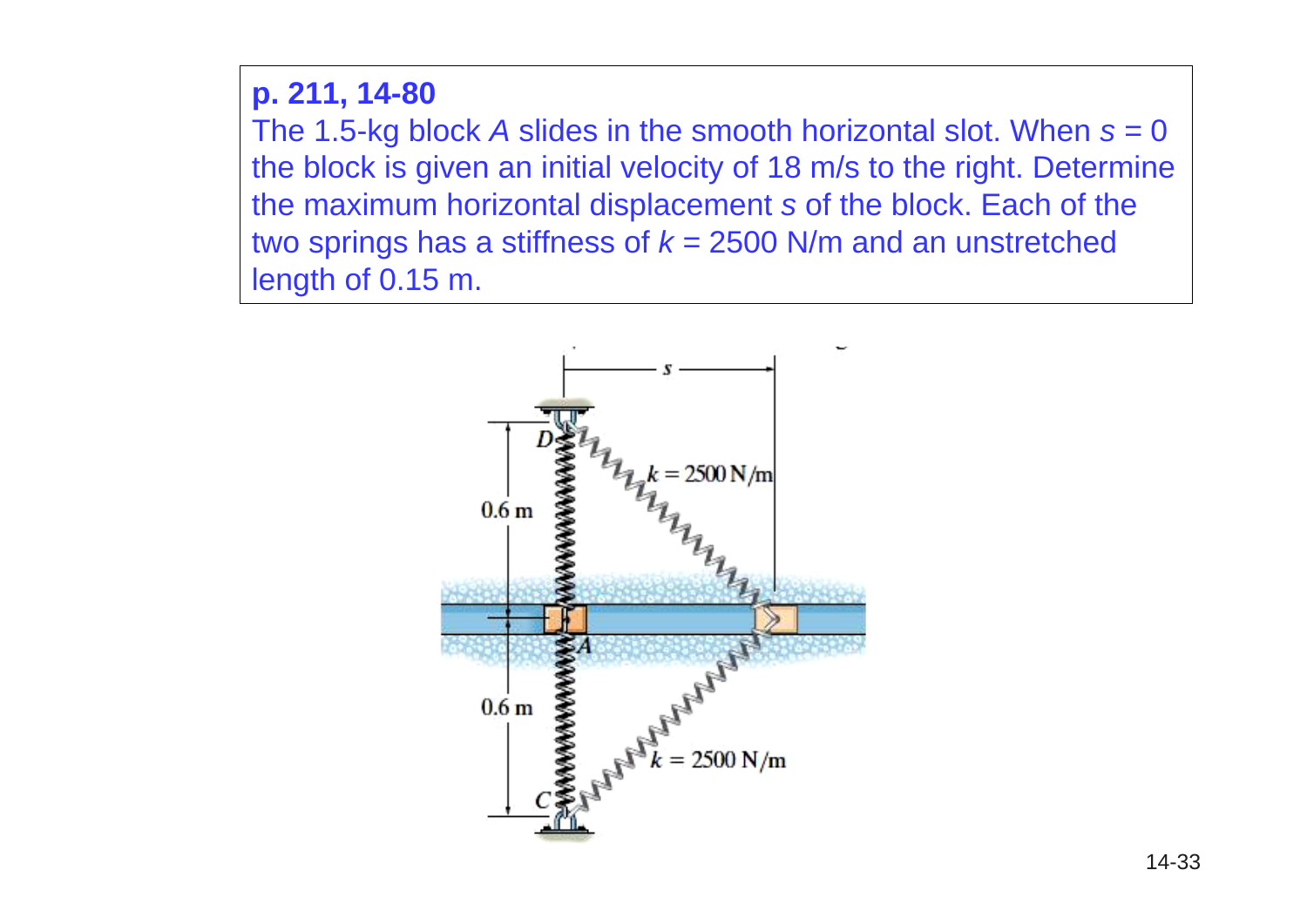$$
T_1 + V_1 = T_2 + V_2
$$
  
\n
$$
\frac{1}{2}(1)(18)^2 + 2\left[\frac{1}{2}(2500)(0.6 - 0.15)^2\right] = 0 + 2\left[\frac{1}{2}(2500)\left(\sqrt{(0.6)^2 + s^2} - 0.15\right)^2\right]
$$
  
\nSet  $d = \sqrt{(0.6)^2 + s^2}$  then  
\n $d^2 - 0.3d - 0.2448 = 0$ 

Solving for the positive root,

 $d = 0.6670 \text{ m}$ 

 $(0.6670)^2 = (0.6)^2 + s^2$ 

 $s = 0.291$  m

Ans.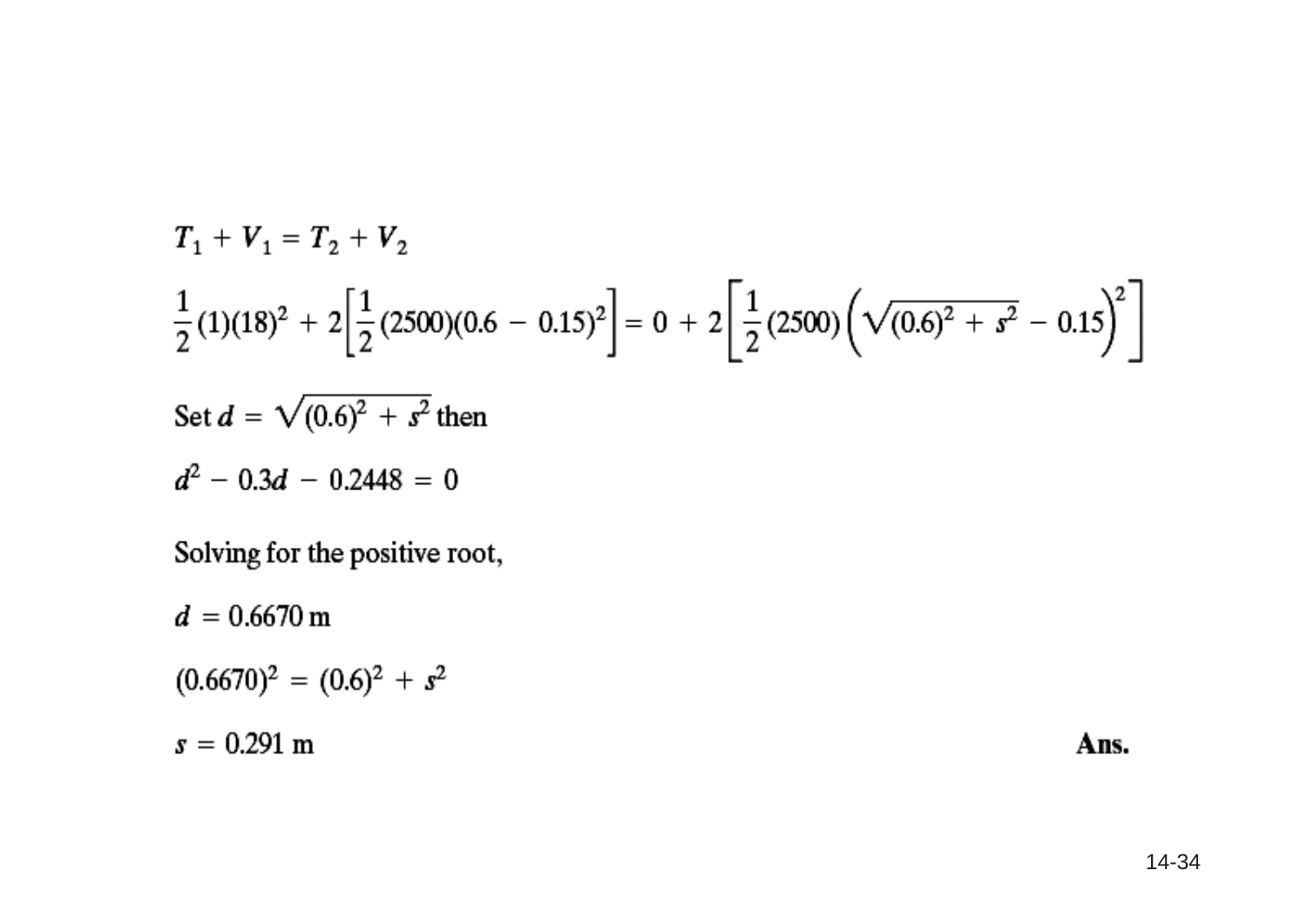#### **p.215, 14-100**

The 2-kg collar is released from rest at *A* and travels along the smooth vertical guide. Determine the speed of the collar when it reaches position *B*. Also, find the normal force exerted on the collar at this position. The spring has an unstretched length of 200 mm.

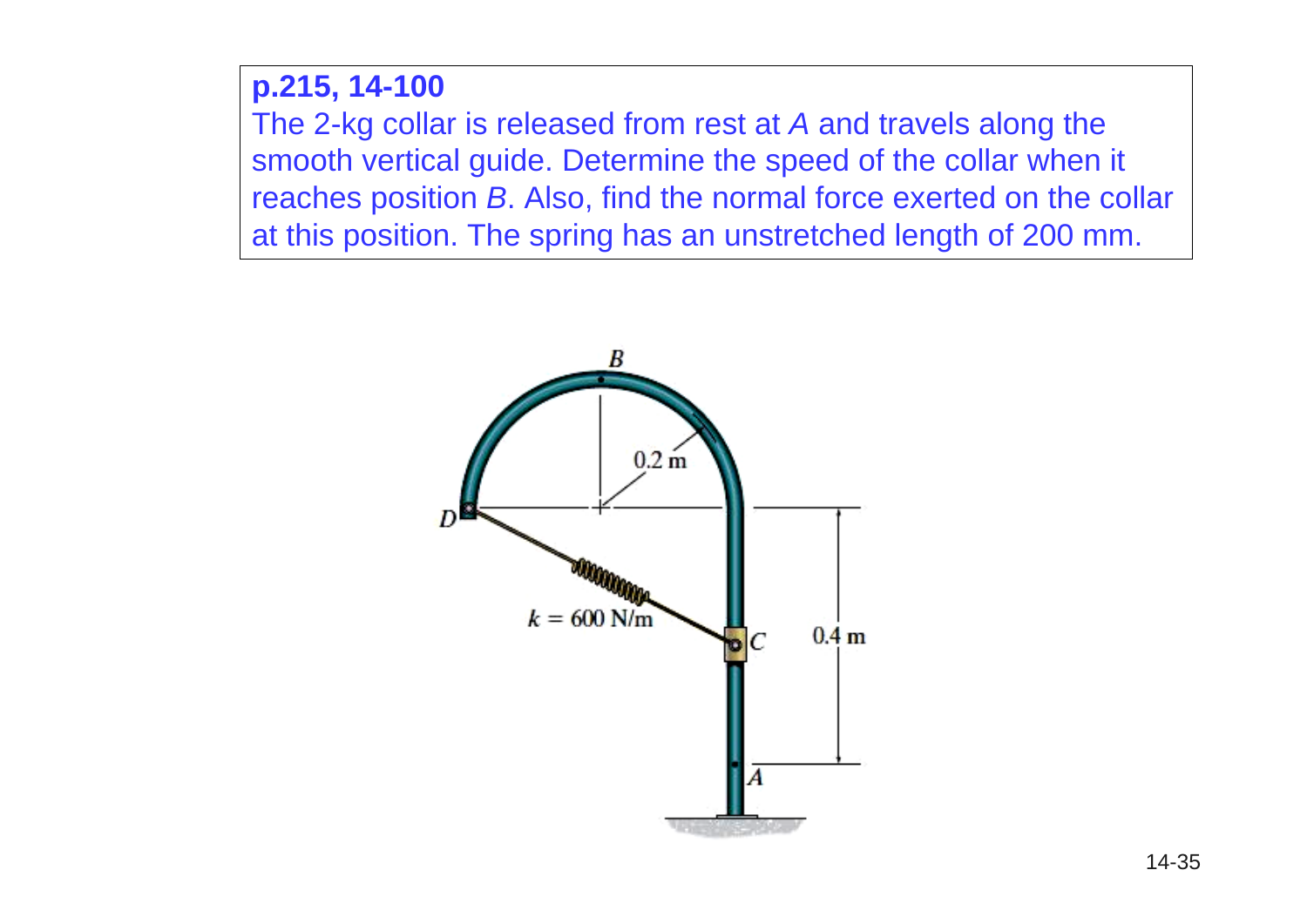Potential Energy: With reference to the datum set in Fig. a, the gravitational potential energy of the collar at positions A and B are  $(V_g)_A = mgh_A = 2(9.81)(0) = 0$  and  $(V_g)_B = mgh_B = 2(9.81)(0.6) = 11.772 \text{ J}.$ <br>When the collar is at positions A and B, the spring stretches<br> $s_A = \sqrt{0.4^2 + 0.4^2 - 0.2} = 0.3657 \text{ m}$  and  $s_B = \sqrt{0.2^2 + 0.2^2 - 0.2} = 0.08284 \text{ m}.$ Thus, the elastic potential energy of the spring when the collar is at these two positions are

$$
(V_e)_A = \frac{1}{2} k s_A^2 = \frac{1}{2} (600)(0.3657^2) = 40.118 \text{ J}
$$

and

$$
\left(V_e\right)_B = \frac{1}{2} k s_B^2 = \frac{1}{2} (600)(0.08284^2) = 2.0589 \text{ J}
$$

**Conservation of Energy:** 

$$
T_A + V_A = T_B + V_B
$$
  
\n
$$
\frac{1}{2} m v_A^2 + \left[ (V_g)_A + (V_e)_A \right] = \frac{1}{2} m v_B^2 + \left[ (V_g)_B + (V_e)_B \right]
$$
  
\n
$$
0 + (0 + 40.118) = \frac{1}{2} (2) v_B^2 + (11.772 + 2.0589)
$$
  
\n
$$
v_B = 5.127 \text{ m/s} = 5.13 \text{ m/s}
$$